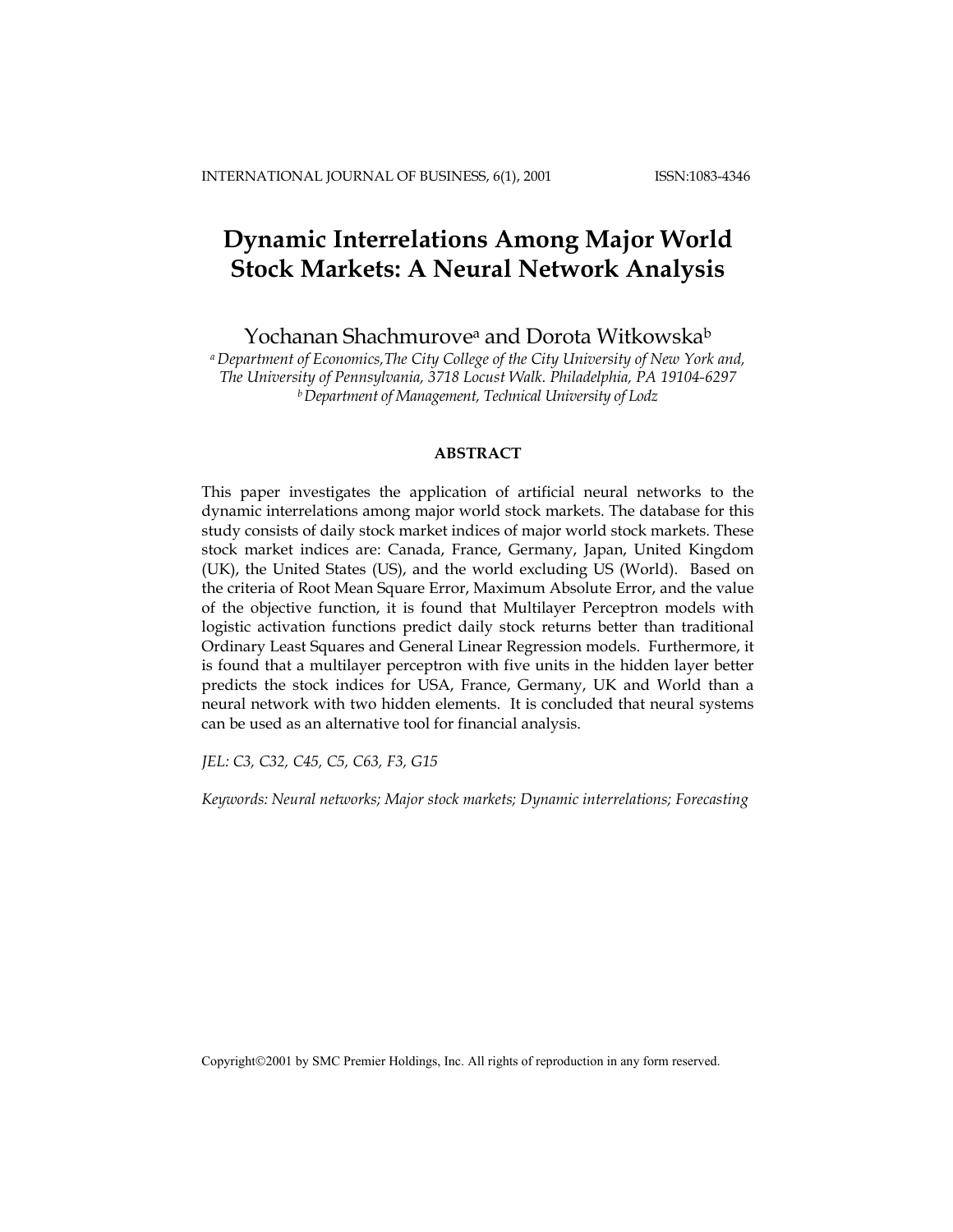#### **I. INTRODUCTION**

Neural networks are powerful forecasting tools that draw on the most recent developments in artificial intelligence research. They are non-linear models that can be trained to map past and future values of time series data and thereby extract hidden structures and relationships that govern the data. Neural networks are applied in many fields such as computer science, engineering, medical and criminal diagnostics, biological investigation, and economic research. They can be used for analysing relations among economic and financial phenomena, forecasting, data filtration, generating time-series, and optimization (Hawley, Johnson, and Raina, 1990; White, 1998; White 1996; Terna, 1997; Cogger, Koch and Lander, 1997; Cheh, Weinberg, and Yook, 1999; Cooper, 1999; Hu and Tsoukalas, 1999; Moshiri, Cameron, and Scuse, 1999; Shtub and Versano, 1999; Garcia and Gencay, 2000; and Hamm and Brorsen, 2000).

This paper investigates the application of artificial neural networks to the dynamic interrelations among major world stock markets.1 These stock market indices are: Canada, France, Germany, Japan, United Kingdom (UK), the United States (US), and the world excluding US (World). Based on the criteria of Root Mean Square Error (RMSE), Maximum Absolute Error (MAE), and the value of the objective function the model is compared to other statistical methods such as Ordinary Least Squares (OLS) and General Linear Regression Model (GLRM).

Neural networks have found ardent supporters among various avant-garde portfolio managers, investment banks and trading firms. Most of the major investment banks, such as Goldman Sachs and Morgan Stanley, have dedicated departments to the implementation of neural networks. Fidelity Investments has set up a mutual fund whose portfolio allocation is based solely on recommendations produced by an artificial neural network. The fact that major companies in the financial industry are investing resources in neural networks indicates that artificial neural networks may serve as an important method of forecasting.

Artificial neural networks are information processing systems whose structure and function are motivated by the cognitive processes and organizational structure of neuro-biological systems. The basic components of the networks are highly interconnected processing elements called neurons, which work independently in parallel (Consten and May, 1996). Synaptic connections are used to carry messages from one neuron to another. The strength of these connections varies. These neurons store information and learn meaningful patterns by strengthening their inter-connections. When a neuron receives a certain number of stimuli, and when the sum of the received stimuli exceeds a certain threshold value, it fires and transmits the stimulus to adjacent neurons (Sohl, 1995).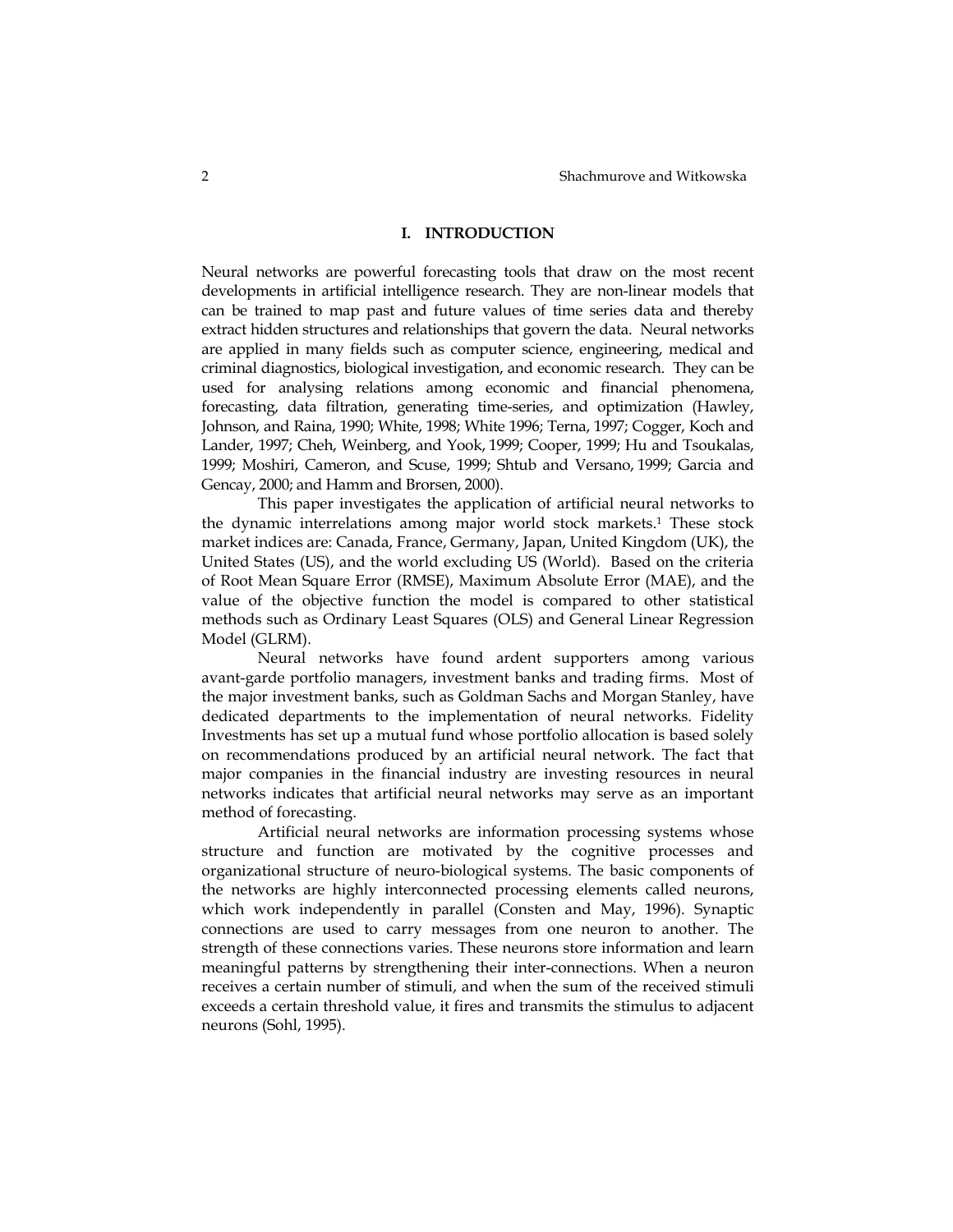The power of neural computing comes from the threshold concept. It provides a way to transform complex interrelationships into simple yes-no situations. When the combination of several factors begins to become overly complex, the neuron model posits an intermediate yes-no node to retain simplicity. As a given algorithm learns by synthesizing more training records, the weights between its interconnected processing elements strengthen and weaken dynamically (Baets, 1994). The computational structure of artificial neural networks has attractive characteristics such as graceful degradation, robust recall with noisy and fragmented data, parallel distributed processing, generalization to patterns outside of the training set, non-linear modelling, and learning (Tours, Rabelo, and Velasco, 1993; Ripley, 1993; Terna, 1997; Cogger, Koch and Lander. 1997; Cheh, Weinberg, and Yook, 1999; Cooper, 1999; Hu and Tsoukalas, 1999).

Multilayer networks are formed by cascading a group of single layers. In a three-layer network, for example, there is an input layer, an output layer, and a "hidden" layer. The nodes of different layers are densely interconnected through direct links. At the input layers, the nodes receive the values of input variables and multiply them through the network, layer by layer. The middle layer nodes are often characterized as feature-detectors. The number of hidden layers and the number of nodes in each hidden layer can be selected arbitrarily. The initial weights of the connections can be chosen randomly.

The computed output is compared to the known output. If the computed output is correct, then nothing more is necessary. If the computed output is incorrect, then the weights are adjusted so as to make the computed output closer to the known output. This process is continued for a large number of cases, or time-series, until the net gives the correct output for a given input. The entire collection of cases learned is called a "training sample" (Connor, Martin, and Atlas, 1994). In most real world problems, the neural network is never 100% correct. Neural networks are programmed to learn up to a given threshold of error. After the neural network learns up to the error threshold, the weight adaptation mechanism is turned off and the net is tested on known cases it has not seen before. The application of the neural network to unseen cases gives the true error rate (Baets, 1994).

Artificial neural networks present a number of advantages over conventional methods of analysis. First, artificial neural networks make no assumptions about the nature of the distribution of the data and are not therefore, biased in their analysis. Instead of making assumptions about the underlying population, neural networks with at least one middle layer use the data to develop an internal representation of the relationship between the variables (White, 1992). Second, since time-series data are dynamic in nature, it is necessary to have non-linear tools in order to discern relationships among time-series data. Neural networks are best at discovering non-linear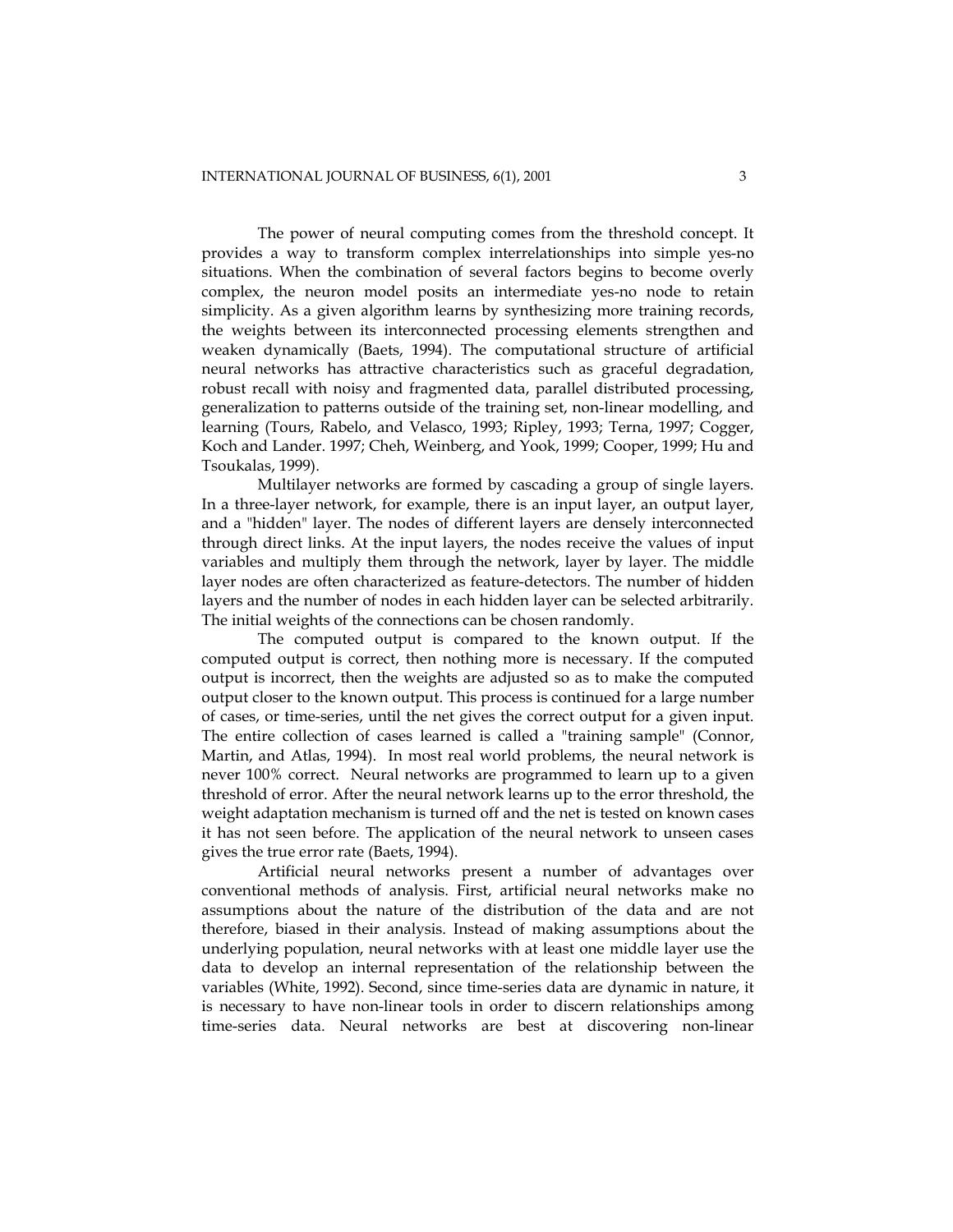relationships (Wasserman, 1989; Hoptroff, 1993; Moshiri, Cameron, and Scuse, 1999; Shtub and Versano, 1999; Garcia and Gencay, 2000; and Hamm and Brorsen, 2000). Third, neural networks perform well with missing or incomplete data. Whereas traditional regression analysis is not adaptive, typically processing all older data together with new data, neural networks adapt their weights as new input data becomes available (Kuo and Reitch, 1995-1996). Fourth, it is relatively easy to obtain a forecast in a short period of time as compared with an econometric model.

However, there are some drawbacks connected with the use of artificial neural networks. No estimation or prediction errors are calculated with an artificial neural network (Caporaletti, Dorsey, Johnson, and Powell, 1994). Also, artificial neural networks are "black boxes," for it is impossible to figure out how relations in hidden layers are estimated (Li, 1994). In addition, a network may become a bit overzealous and try to fit a curve to some data even when there is no relationship.

Another drawback is that a neural networks have long training times. Reducing training time is crucial because building a neural network forecasting system is a process of trial and error. Therefore, the more experiments a researcher can run in a finite period of time, the more confident he can be of the result.

 The remainder of the paper is organized in the following sections. Section two offers a brief review of the current literature. Section three summarizes the neural network model. Section four describes the data used in this study. Section five presents the empirical results for the major stock market indices. Section six concludes.

#### **II. LITERATURE REVIEW**

There is a growing body of literature based on the comparison of neural network computing to traditional statistical methods of analysis. Hertz, Krogh, and Palmer (1991) offer a comprehensive view of neural networks and issues of their comparison to statistics. Hinton (1992) investigates the statistical aspects of neural networks. Weiss and Kulikowski (1991) offer an account of the classification methods of many different neural and statistical models.

The main focus for the artificial neural network technology, in application to the financial and economic fields, has so far been data involving variables in non-linear relation. Many economists advocate the application of neural networks to different fields in economics (Kuan and White, 1994; Bierens, 1994; Lewbel, 1994). According to Granger (1991) non-linear relationships in financial and economic data are more likely to occur than linear relationships. New tests based on neural network systems therefore have increased in popularity among economists. Several authors have examined the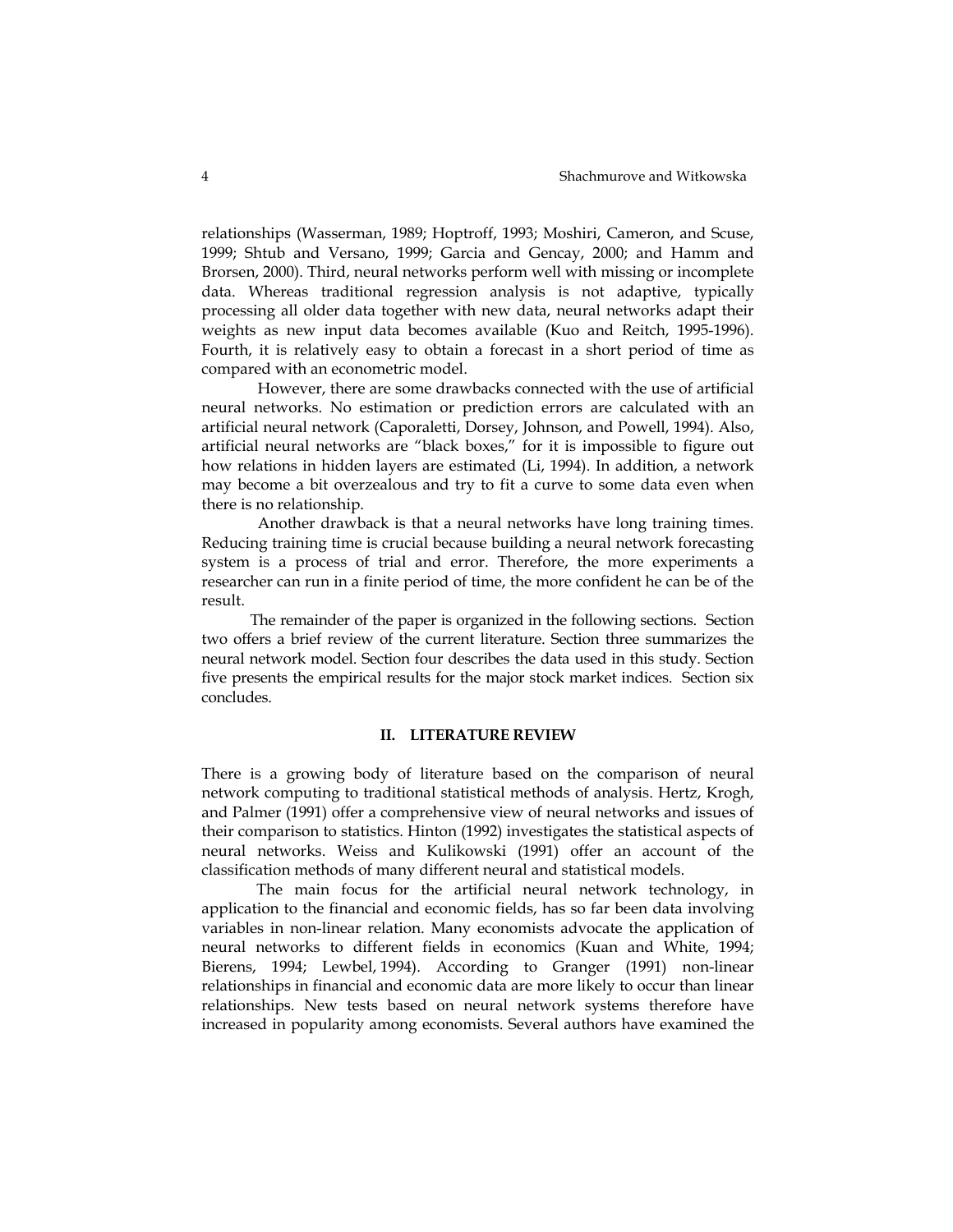application of neural networks to financial markets, where the non-linear properties of financial data provide many difficulties for traditional methods of analysis (Ormerod, Taylor, and Walker, 1991; Grudnitski and Osburn, 1993; Altman, Marco, and Varetto, 1994; Kaastra and Boyd, 1995; Witkowska, 1995).

Yoon and Swales (1997) compare neural networks to discriminant analysis with respect to prediction of stock price performance and find that the neural network is superior to discriminant analysis in its predictions. Trippi and DeSieno (1992) apply a neural network system to model the trading of Standard and Poor 500 index futures. They find that the neural network system outperforms passive investment in the index. Based on the empirical results, they favor the implementation of neural network systems into the mainstream of financial decision making.

#### **III. THE NEURAL NETWORK MODEL**<sup>2</sup>

A single artificial neuron is the basic element of the neural network. It comprises several inputs  $(x_1, x_2, ..., x_m)$  and one output y that can be written as follows:

$$
y = f(x_i, w_i), \tag{1}
$$

where,  $w_i$  are the function parameter weights of the function f.

Equation (1) is called an activation function. It maps any real input into a usually bounded range, often [0, 1] or [-1, 1]. This function may be linear or non-linear such as one of the following:

A. Hyperbolic tangent:  $f(x) = \tanh(x) = 1 - \frac{2}{1 + \exp(2x)}$ , B. Logistic  $f(x) = \frac{1}{1 + \exp(-x)}$ , C. Threshold  $f(x) = 0$  if  $x < 0$ , 1 otherwise, D. Gaussian  $f(x) = \exp(\frac{x^2}{2})$ .

If equation (1) transforms inputs into output linearly, then a single neuron is described by the following:

$$
y = \sum_{i=1}^{m} x_i w_i = \mathbf{w}^T \mathbf{x}
$$
 (2)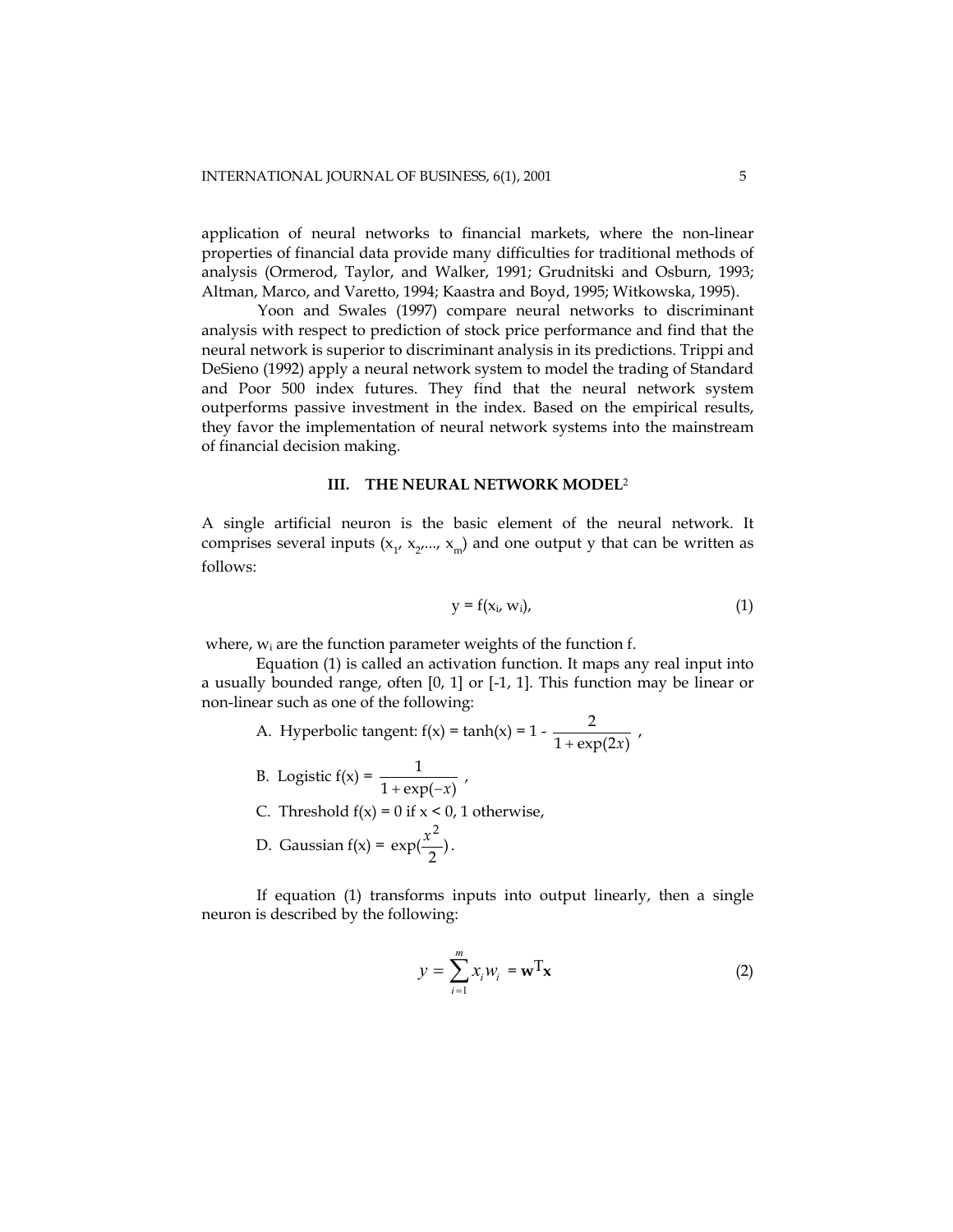where,  $\mathbf{w} = [w_i]$ , the vector of weights assigned for each input  $x_i$ ,  $\mathbf{x} = [x_i]$ , (i = 1, 2,..., m).

The neuron layer can be constructed having several neurons with the same sets of inputs but with different outputs. The layer of neurons is the simplest network. Assuming that the network consists of only one layer, and the activation function is linear, the output vector **y** can be derived from input data **x** as the weighted sum of the inputs, as follows:

$$
y = WTx
$$
 (3)

where,  $\mathbf{y} = [y_j]$ , the vector consists of n outputs;  $\mathbf{W}^T = [w_{ij}]^T$ , transposed matrix [ $nxm$ ] of weights;  $x = [x_1]$ , the vector comprises m inputs.

To solve a problem using neural networks, sample inputs and desired outputs must be given. The network then learns by adjusting its weights.

The daily stock price indices,  $ly^{j}(L)$ , are transformed to daily rates of return as follows:

$$
ly^{j}(L) = \log[y^{j}(L)] - \log[y^{j}(L-1)] \text{ for } j = 0, 1, ..., 6; L = 1, 2, ..., 15
$$
 (4)

where, j is the index of each country: Canada, France, Germany, Japan, UK, or USA or "world," i. e., world excluding USA; L is the lag index;  $y^{j}(L)$  is daily stock returns in the j-th country lagged by L periods.

Two stages of experiments can be distinguished: regression analysis and application of the artificial neural networks. The regression analysis is designed to help identify the statistically significant variables of the model. Then, in the second stage, the significant variables are inputted to the neural network model. The regression model is:

$$
ly^{0}(1) = f[y^{0}(L), ly^{j}(L-1), ly^{j}(L)] \text{ for } j = 1, 2, ..., 5; L = 2, ..., 15.
$$
 (5)

When f is a linear function, equation (5) can be written as:

$$
ly^{0}(1) = a_{1}^{0} + \sum_{L=2}^{15} a_{L}^{0}ly^{0}(L) + \sum_{L=1}^{15} a_{L}^{1}ly^{1}(L) + \sum_{L=1}^{15} a_{L}^{2}ly^{2}(L) + ... + \sum_{L=1}^{15} a_{L}^{5}ly^{5}(L)
$$
 (6)

where,  $a_1^0$  is the intercept;  $a_L^j$  is parameter estimates (j = 0, 1, ..., 5; L = 1, 2,..., 15). 0 *L j*

Several models are considered in this paper. The models include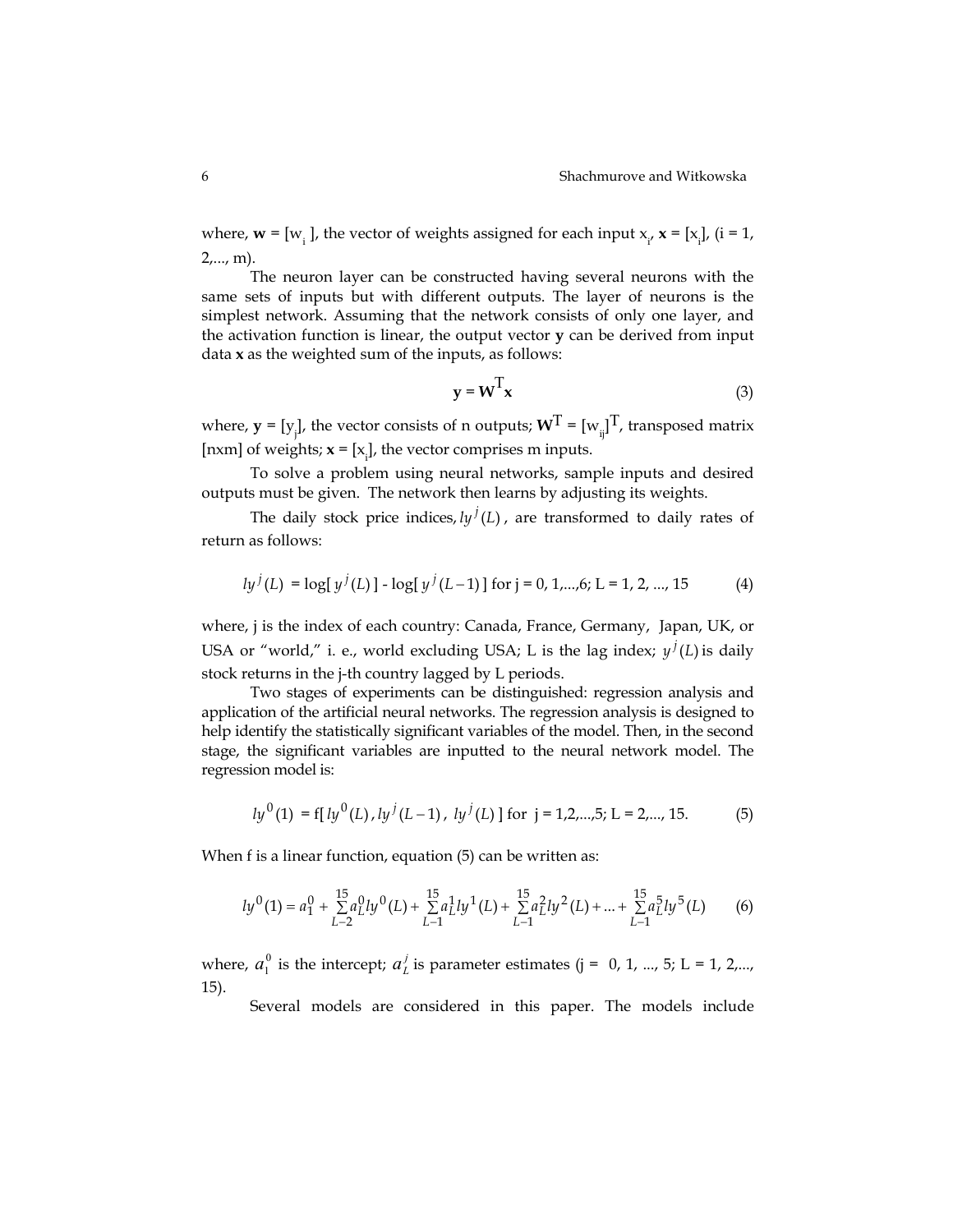different sets of daily stock returns  $ly^{j}(L)$  as explanatory variables. Model (6) can be written as:

$$
ly^{0}(1)=a_{1}^{0}+\sum_{L=2}^{LMAX}a_{L}^{0}ly^{0}(L)+\sum_{L=LMIN}^{LMAX}a_{L}^{1}ly^{1}(L)+\sum_{L=LMIN}^{LMAX}a_{L}^{2}ly^{2}(L)+...+\sum_{L=LMIN}^{LMAX}a_{L}^{5}ly^{5}(L) \tag{7}
$$

where, *LMAX* is the highest index L; and *LMIN* is the smallest index L.

# **IV. DESCRIPTION OF THE DATA**

The data base for this study consists of daily stock market indices of major stock markets. These stock market indices are: Canada, France, Germany, Japan, the United States (US), United Kingdom (UK), and the world excluding US (WORLD). The indices for the rest of the countries were calculated by Morgan Stanley Capital International Perspective, Geneva (MSCIP). One of the main advantages of the stock market indices compiled by the MSCIP is that these indices do not doublecount those stocks, which are multiple-listed on other foreign stock exchanges. Thus, any observed interdependence among stock markets cannot be attributed to the multiple listings (Eun and Shim, 1989; Shachmurove, 1996; Friedman and Shachmurove, 1996; Friedman and Shachmurove, 1997). The data base covers the period January 3, 1987, through November 28, 1994, with a total of 2,064 observations per stock market.

## **V. THE EMPIRICAL RESULTS**

The empirical results are based on two stages. In stage one, a regression analysis is designed to help identify the statistically significant variables of the model. In section two, the significant variables are inputted to the neural network model.

#### **5.1 Empirical Results Based on OLS**

Five variants of the regression model denoted by A, B, C, D and E are constructed. The five regression models differ by the maximum number of lags (LMAX) and the number of minimum lags (LMIN) and thus result in a different number of parameters to be estimated. For all models, except model B, *LMIN* = 1, otherwise *LMIN* = 2. The LMAX values are: 3 for model A, 5 for models B and C, 7 for model D, and 15 for model E.

All variants of the regression model are described in Tables 1-7 by:

- The symbol of the model together with the numbers of minimum and maximum lags (*LMIN*, *LMAX*) in the variables  $ly^{j}(L)$ ,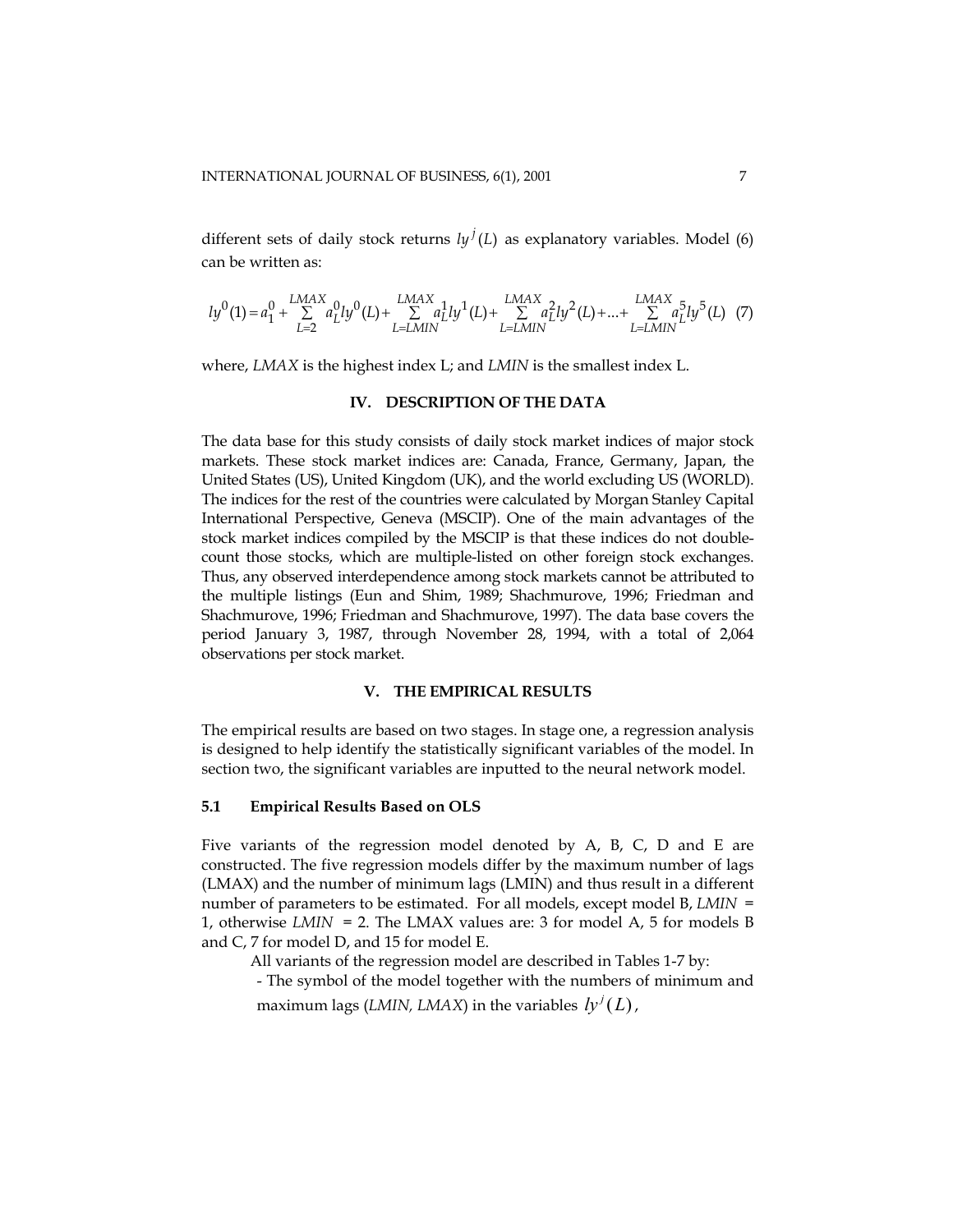- Number of explanatory variables in the model,

- Adjusted determination coefficient, R2, and

- RMSE - Root Mean Squared Error.

 All models are run with and without trend, denoted by T. In all models the trend variable is found insignificant.3

 Tables 1-7 present the significant variables in all variants of the model for all investigated countries. It is interesting to note that the Canadian stock exchange index influences all stocks in the majority of countries and models except for the French index in models C and D. Except in model A, France does not influence the Japanese financial market. France does not have autocorrelation except for the seventh daily lag in models D and E. Except for Germany and the World, Japanese daily stock returns are significant after 7 or even more days for the majority of models and countries. Germany does not influence Canada, except for model B, but it strongly influences Japan.

Model E describes all explanatory variables the best since adjusted  $R^2$  is the highest and RMSE is the smallest for this variant of the regression model. Though for other models, except for model B, fitness statistics are similar. The lowest determination coefficients are found for Japan and World while the percentage errors are the highest for Japan and Germany.

 Based on the data presented in Tables 1 - 7 it can be ascertained that only some variables, usually the same for all variants of the model, are significant and  $R<sup>2</sup>$  does not essentially increase due to the increase of the number of explanatory variables. In such situations, it is assumed that reducing (in model E) the number of the explanatory variables to the ones that are significant will not essentially affect the fitness statistics. Table 8 presents the comparison of the parameter estimates, t-statistics, and RMSE for two linear models describing rates of daily stock returns for World. These models contain, on one hand, all 89 variables and, on the other hand, the reduced number of explanatory variables, i.e., only variables, which are significant in the general model.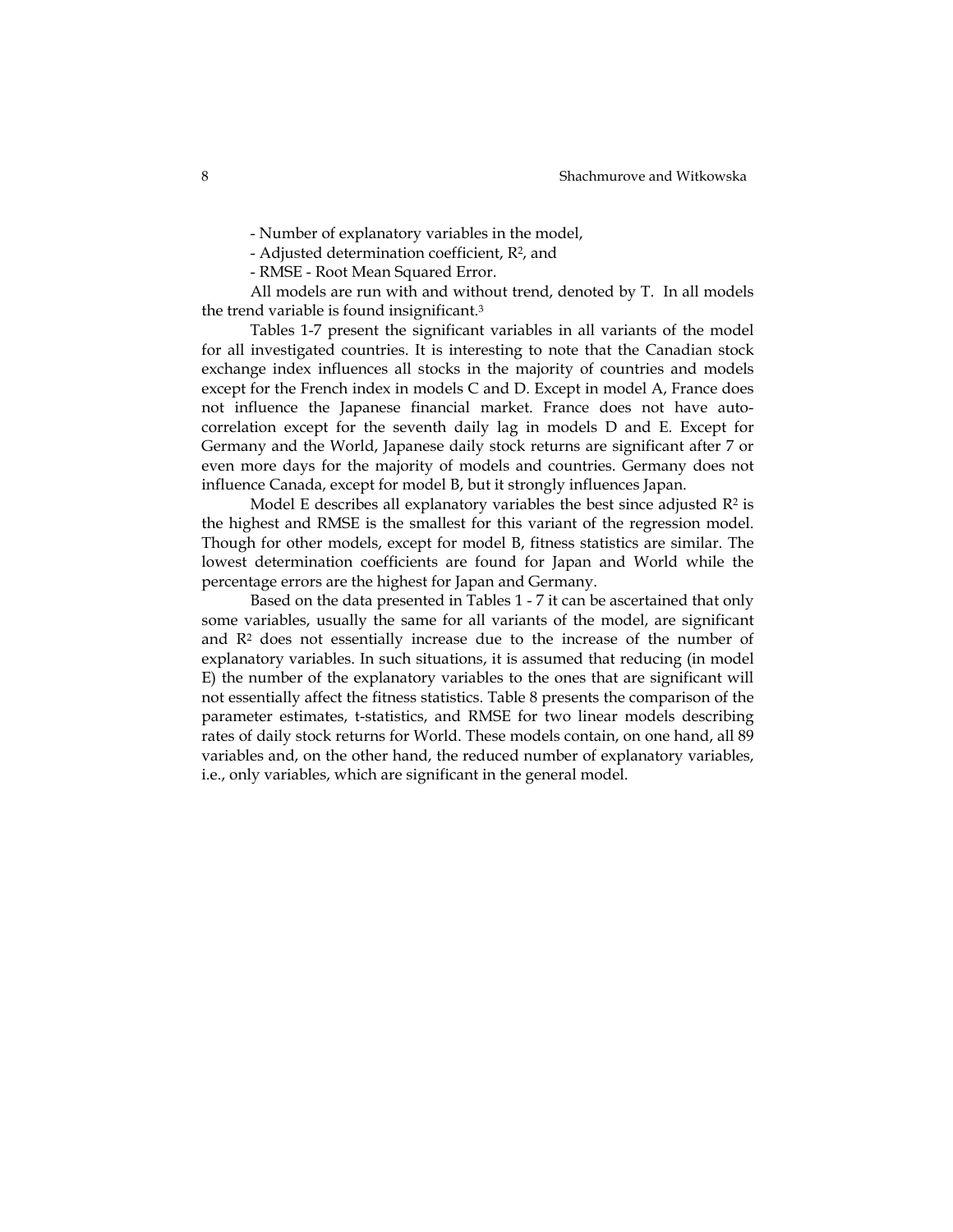| Model     | Number<br>Of Expl. | Adj. $R^2$ | <b>RMSE</b> | <b>Significant Variables</b> |                 |                |           |                 |                 |
|-----------|--------------------|------------|-------------|------------------------------|-----------------|----------------|-----------|-----------------|-----------------|
|           | Variables          |            |             | Canada                       |                 | France Germany | Japan     | UK              | <b>USA</b>      |
| $A(1-3)$  | 17                 | 0.4545     | 0.0063      | LC <sub>3</sub>              | LF2             |                |           | LU <sub>2</sub> | LS1, LS2,       |
|           |                    |            |             |                              |                 |                |           |                 | LS <sub>3</sub> |
| $B(2-5)$  | 24                 | 0.1162     | 0.008       | LC3,                         |                 | LG2            |           |                 | LS2, LS3,       |
|           |                    |            |             | LC <sub>5</sub>              |                 |                |           |                 | LS4, LS5        |
| $C(1-5)$  | 29                 | 0.4593     | 0.0062      | LC <sub>5</sub>              | LF2             |                |           | LU <sub>2</sub> | LS1, LS2,       |
|           |                    |            |             |                              |                 |                |           | LU <sub>5</sub> | LS3, LS5        |
| $D(1-7)$  | 41                 | 0.4601     | 0.0062      | LC <sub>5</sub>              | $LF2$ ,         |                |           | LU2             | LS1, LS2,       |
|           |                    |            |             |                              | LF6             |                |           |                 | LS3, LS4,       |
|           |                    |            |             |                              |                 |                |           |                 | LS5             |
| $E(1-15)$ | 89                 | 0.4975     | 0.006       | LC2                          | LF <sub>2</sub> |                | LJ8, LJ9, | LU <sub>2</sub> | LS1, LS2,       |
|           |                    |            |             | LC5,                         | LF <sub>6</sub> |                | LJ12,     | LU8,            | LS3,LS4,        |
|           |                    |            |             | LC14                         | LF8,            |                | LJ13      | LU10            | LS5, LS8,       |
|           |                    |            |             |                              | LF10            |                | LJ14,     |                 | LS10, LS14      |
|           |                    |            |             |                              |                 |                | $L$ [15   |                 |                 |

**Table 1**  Regression analysis for Canada

| Table 2                        |  |
|--------------------------------|--|
| Regression analysis for France |  |

| Model     | Number<br>Of Expl. | Adj. R <sup>2</sup> RMSE |        |                 |        | Significant Variables |       |                 |           |
|-----------|--------------------|--------------------------|--------|-----------------|--------|-----------------------|-------|-----------------|-----------|
|           | Variables          |                          |        | Canada          | France | Germany               | Japan | UK              | USA       |
| $A(1-3)$  | 17                 | 0.4943                   | 0.0086 | LC <sub>3</sub> |        | LG1, LG2              | LJ3   | LU1             | LS2, LS3  |
| $B(2-5)$  | 24                 | 0.1501                   | 0.0111 | LC2             |        |                       |       | LU <sub>5</sub> | LS2, LS3  |
| $C(1-5)$  | 29                 | 0.4958                   | 0.0086 |                 |        | LG1, LG2              |       | LU1             | LS2, LS3  |
| $D(1-7)$  | 41                 | 0.4989                   | 0.0085 |                 | LF7    | LG1, LG2              |       | LU1             | LS2, LS3  |
|           |                    |                          |        |                 |        |                       |       | LU7             |           |
| $E(1-15)$ | 89                 | 0.5138                   | 0.0084 | LC3,            | LF7    | LG1,                  | LJ11, | LU1,            | LS2, LS3, |
|           |                    |                          |        | LC9,            |        | LG2, LG8              | LJ14  | LU7             | LS9, LS10 |
|           |                    |                          |        | LC11            |        |                       |       |                 |           |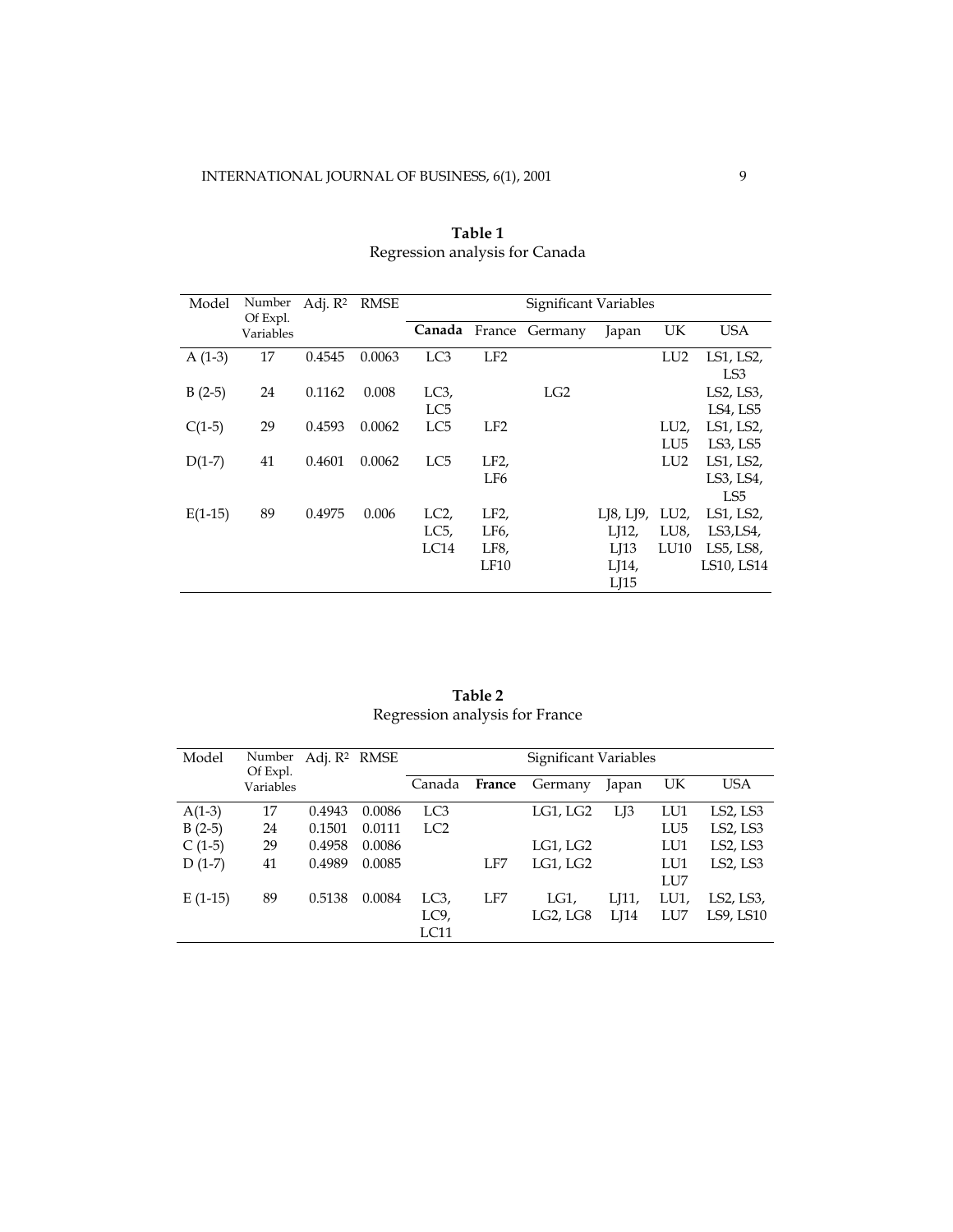| Model     | Number<br>Of Expl. | Adj. R <sup>2</sup> | <b>RMSE</b> |                 | <b>Significant Variables</b> |         |       |                 |                 |  |  |
|-----------|--------------------|---------------------|-------------|-----------------|------------------------------|---------|-------|-----------------|-----------------|--|--|
|           | Variables          |                     |             | Canada          | France                       | Germany | Japan | UK              | <b>USA</b>      |  |  |
| $A(1-3)$  | 17                 | 0.4323              | 0.0124      | LC <sub>3</sub> | LF1, LF2                     | LG2     | LJ1   | LU1             | LS <sub>3</sub> |  |  |
| $B(2-5)$  | 24                 | 0.1627              | 0.0102      | LC2             | LF2                          | LG2     |       |                 | LU4, LS2, LS3,  |  |  |
|           |                    |                     |             | LC <sub>3</sub> |                              |         |       | U <sub>5</sub>  | LS4, LS5        |  |  |
| $C(1-5)$  | 29                 | 0.4372              | 0.0101      | LC <sub>3</sub> | LF1, LF2                     | LG2     | LJ1   | LU1,            | LS3,LS4         |  |  |
|           |                    |                     |             |                 |                              |         |       | LU <sub>5</sub> |                 |  |  |
| $D(1-7)$  | 41                 | 0.4393              | 0.0101      | LC <sub>3</sub> | LF1, LF2,                    | LG2     | LJ1   | LU1,            | LS3, LS4        |  |  |
|           |                    |                     |             |                 | LF7                          |         |       | LU5             |                 |  |  |
| $E(1-15)$ | 89                 | 0.4399              | 0.0101      | LC <sub>3</sub> | LF1,                         | LG2     | LI10  | LU1             | LS3, LS4,       |  |  |
|           |                    |                     |             |                 | LF2,LF7                      |         |       |                 | LS8, LS10       |  |  |

**Table 3**  Regression analysis for Germany

**Table 4**  Regression analysis for Japan

| Model     | Number                | Adj. $R^2$ | <b>RMSE</b> |                 |        | Significant Variables |       |                 |            |
|-----------|-----------------------|------------|-------------|-----------------|--------|-----------------------|-------|-----------------|------------|
|           | Of Expl.<br>Variables |            |             | Canada          | France | Germany               | Japan | UK.             | <b>USA</b> |
| $A(1-3)$  | 17                    | 0.1718     | 0.0138      | LC <sub>2</sub> | LF3    | LG1, LG2,             |       | LU2             |            |
|           |                       |            |             | LC <sub>3</sub> |        | LG3                   |       |                 |            |
| $B(2-5)$  | 24                    | 0.1848     | 0.0137      | LC2             |        | LG2, LG3              |       | LU <sub>2</sub> | LS4        |
|           |                       |            |             |                 |        |                       |       | LU5             |            |
| $C(1-5)$  | 29                    | 0.1858     | 0.0137      | LC <sub>2</sub> |        | LG1, LG2,             |       | $LU2$ ,         | LS4        |
|           |                       |            |             |                 |        | LG3                   |       | LU <sub>5</sub> |            |
| $D(1-7)$  | 41                    | 0.1848     | 0.0137      | LC <sub>2</sub> |        | LG1, LG2              |       | $LU2$ ,         | LS4        |
|           |                       |            |             |                 |        |                       |       | LU <sub>5</sub> |            |
| $E(1-15)$ | 89                    | 0.1999     | 0.0136      | LC <sub>2</sub> |        | LG2, LG10, LJ9, LJ10, |       | LU2,            | LS4        |
|           |                       |            |             |                 |        | L12, LG15 LJ11, LJ15  |       | LU5,            |            |
|           |                       |            |             |                 |        |                       |       | LU13            |            |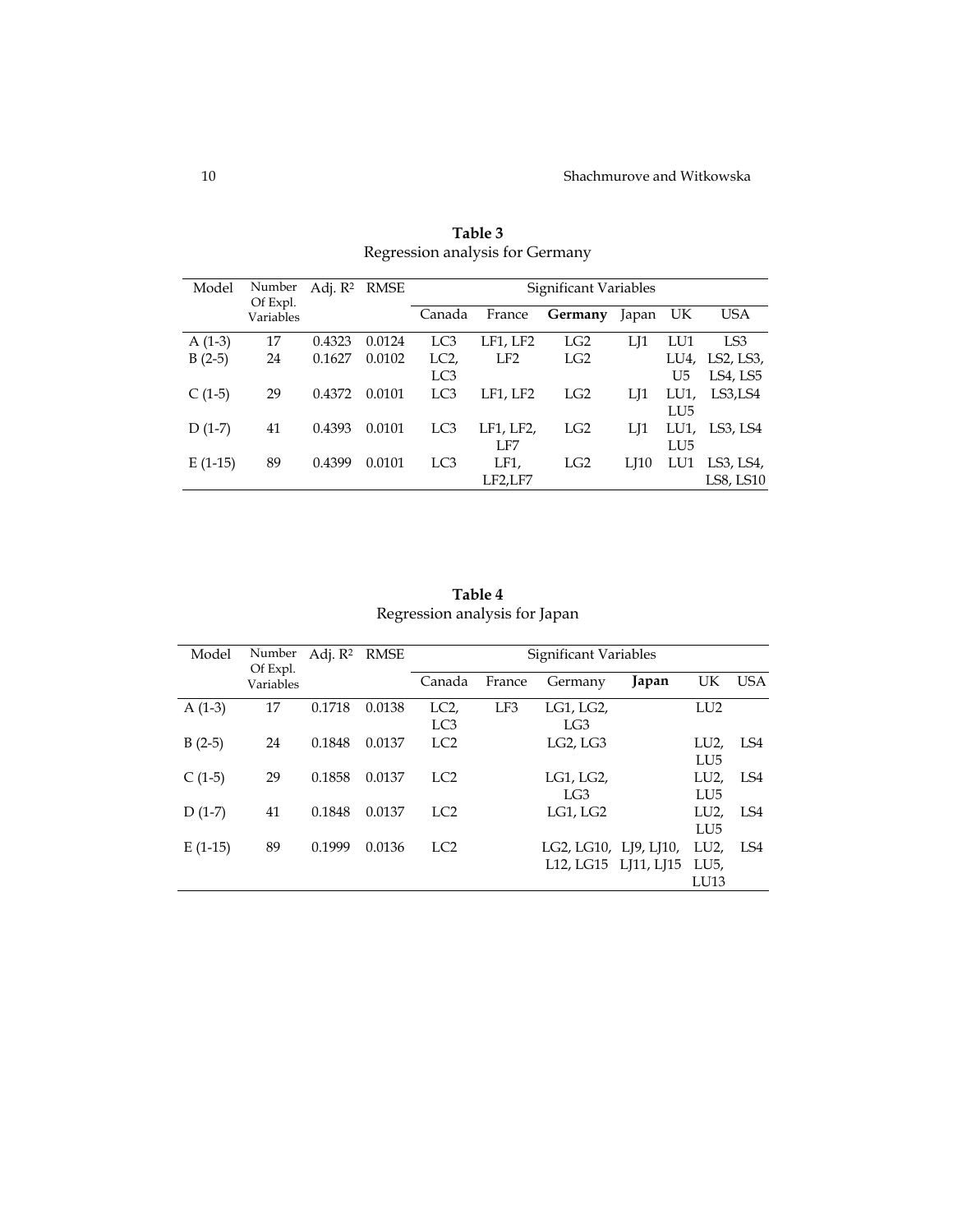| Model     | Number<br>Of Expl. | Adj. $R^2$ | <b>RMSE</b> | Significant Variables |                                   |         |                  |                 |                  |
|-----------|--------------------|------------|-------------|-----------------------|-----------------------------------|---------|------------------|-----------------|------------------|
|           | Variables          |            |             | Canada                | France                            | Germany | Japan            | UK              | <b>USA</b>       |
| $A(1-3)$  | 17                 | 0.4171     | 0.0087      | LC <sub>2</sub>       | LF1, LF2,                         | LG1     | L <sub>I</sub> 2 | LU2             | LS2, LS3         |
|           |                    |            |             | LC <sub>3</sub>       | LF3                               |         |                  |                 |                  |
| $B(2-5)$  | 24                 | 0.2354     | 0.0100      | LC2                   | LF <sub>2</sub> , LF <sub>3</sub> |         |                  |                 | LU2 LS2, LS3,    |
|           |                    |            |             | LC <sub>3</sub>       |                                   |         |                  |                 | <b>IS4</b>       |
| $C(1-5)$  | 29                 | 0.4204     | 0.0087      | LC2                   | LF1, LF2,                         | LG1     |                  | LU2             | LS2, LS3,        |
|           |                    |            |             | LC <sub>3</sub>       | LF3                               |         |                  |                 | <b>IS4</b>       |
| $D(1-7)$  | 41                 | 0.4239     | 0.0087      | LC2                   | LF1, LF2,                         | LG1     |                  |                 | LU2, LS2, LS3,   |
|           |                    |            |             | LC <sub>3</sub>       | LF3                               |         |                  | LU <sub>5</sub> | I S <sub>4</sub> |
| $E(1-15)$ | 89                 | 0.4324     | 0.0086      | LC2                   | LF1, LF2,                         | LG1     | LI7,             | LU2,            | LS2, LS3,        |
|           |                    |            |             | LC <sub>3</sub>       | LF3                               |         | L[8,             | LU <sub>9</sub> | LS4,LS6          |
|           |                    |            |             |                       |                                   |         | LJ15             |                 |                  |

**Table 5**  Regression analysis for UK

**Table 6**  Regression analysis for USA

| Model      | Number<br>Of Expl. | Adj. R <sup>2</sup> RMSE |                  |                 | Significant Variables |            |                 |                 |
|------------|--------------------|--------------------------|------------------|-----------------|-----------------------|------------|-----------------|-----------------|
|            | Variables          |                          | Canada           |                 | France Germany        | Japan      | <b>UK</b>       | <b>USA</b>      |
| $A(1-3)$   | 17                 | 0.4124                   | 0.0079 LC1, LC2  | LF2             | LG3                   |            |                 | LS <sub>2</sub> |
| $B(2-5)$   | 24                 | 0.0288                   | 0.0102 LC2, LC3, | LF <sub>2</sub> | LG2                   |            |                 | LS2,            |
|            |                    |                          | LC4. LC5         |                 |                       |            |                 | LS3,            |
|            |                    |                          |                  |                 |                       |            |                 | LS <sub>5</sub> |
| $C(1-5)$   | 29                 | 0.4136                   | 0.0079 LC1, LC2  | LE2             | LG5                   |            |                 | <b>LS2</b>      |
| $D(1-7)$   | 41                 | 0.4140                   | 0.0079 LC1, LC2, | LF2             |                       |            | LU7             | LS <sub>2</sub> |
|            |                    |                          | LC6              |                 |                       |            |                 |                 |
| $D^*(1-7)$ | 42                 | 0.4145                   | 0.0079 LC1, LC2, | LE2             |                       |            | LU <sub>7</sub> | <b>LS2</b>      |
|            |                    |                          | LC <sub>6</sub>  |                 |                       |            |                 |                 |
| $E(1-15)$  | 89                 | 0.4482                   | 0.0077 LC1, LC2  | LF <sub>2</sub> | LG14                  | LJ8, LJ9,  | LU7,            |                 |
|            |                    |                          |                  |                 |                       | L[12,      | LU8             |                 |
|            |                    |                          |                  |                 |                       | LJ13, LJ14 |                 |                 |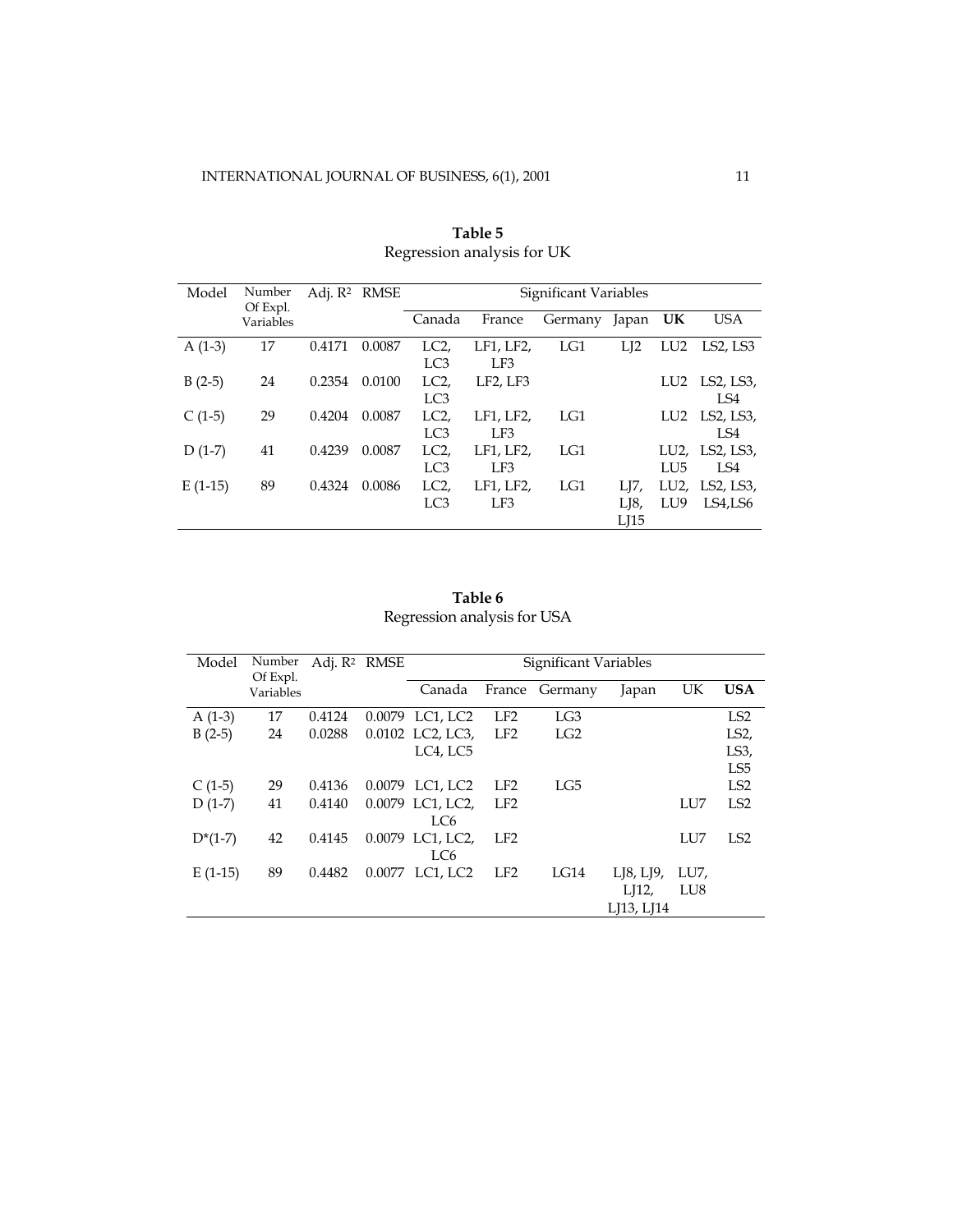| Model     | Number<br>Of Expl. | Adj. R <sup>2</sup> RMSE |        |                 | Significant Variables |                 |                                    |           |                 |
|-----------|--------------------|--------------------------|--------|-----------------|-----------------------|-----------------|------------------------------------|-----------|-----------------|
|           | Variables          |                          |        | Canada          | France                | Germany         | Japan                              | <b>UK</b> | World           |
| $A(1-3)$  | 17                 | 0.1886                   | 0.0091 | LC1             | LF1, LF3              | LG <sub>2</sub> | L <sub>I</sub> 1, L <sub>I</sub> 3 |           | LW <sub>3</sub> |
|           |                    |                          |        | LC2, C3         |                       |                 |                                    |           |                 |
| $B(2-5)$  | 24                 | 0.0490                   | 0.0099 | LC <sub>2</sub> | LF1                   |                 | LJ4                                |           |                 |
|           |                    |                          |        | LC <sub>3</sub> |                       |                 |                                    |           |                 |
| $C(1-5)$  | 29                 | 0.1883                   | 0.0091 | LC1             | LF1. LF3              | LG2             | L[1, L[4]                          |           | LW <sub>3</sub> |
|           |                    |                          |        | LC2, C3         |                       |                 |                                    |           |                 |
| $D(1-7)$  | 41                 | 0.1896                   | 0.0091 | LC1             | LF1, LF3              | LG2             | LI1                                |           | LW <sub>3</sub> |
|           |                    |                          |        | LC2, C3         |                       |                 |                                    |           |                 |
| $E(1-15)$ | 89                 | 0.2081                   | 0.0090 | LC1,            | LF1, LF3              | LG2, LG7        | LJ1, LJ10, LU14                    |           | LW3             |
|           |                    |                          |        | LC2, C3         |                       |                 | LJ12, LJ13,                        |           |                 |
|           |                    |                          |        |                 |                       |                 | LJ14                               |           |                 |

**Table 7**  Regression analysis for World

#### **Table 8\***

Comparison of parameter estimates for Canada obtained for the model defined as general linear model and the multilayer perceptron with no hidden layers with linear activiation function.

| Name of         | Parameter | Estimates | Name of         | Parameter   | Estimates |
|-----------------|-----------|-----------|-----------------|-------------|-----------|
| Variable        | GLRM      | MLP(0)    | Variable        | <b>GLRM</b> | MLP(0)    |
|                 |           |           |                 |             |           |
| Intercerpt      | $-0.0072$ | 0.0092    | L[8]            | $-2.9943$   | $-0.0456$ |
| LC <sub>2</sub> | 6.4658    | 0.0548    | LJ9             | 2.2191      | 0.0338    |
| LC5             | 12.7007   | 0.1077    | LJ12            | 3.5066      | 0.0534    |
| LC14            | $-7.0775$ | $-0.0601$ | LJ13            | $-5.1498$   | $-0.0784$ |
| LS1             | 50.4093   | 0.5233    | LJ14            | 6.1927      | 0.0943    |
| LS <sub>2</sub> | 14.3979   | 0.1495    | $L$ [15         | $-2.7559$   | $-0.0420$ |
| LS3             | $-2.6777$ | $-0.0278$ | LU1             | $-0.4169$   | $-0.0048$ |
| LS4             | 5.4651    | 0.0567    | LU <sub>2</sub> | 3.6658      | 0.0420    |
| LS5             | $-5.7831$ | $-0.0600$ | LU3             | 1.1134      | $-0.0128$ |
| LS8             | 3.2992    | 0.0342    | LU4             | 2.2438      | 0.0257    |
| LS10            | $-3.5250$ | $-0.0366$ | LU5             | $-0.6311$   | $-0.0722$ |
| <b>LS14</b>     | 4.7867    | 0.0497    | LU8             | $-3.7207$   | $-0.0426$ |
| LF2             | $-4.3135$ | $-0.0520$ | LU10            | 3.9289      | 0.0450    |
| LF6             | 1.9017    | 0.0229    | <b>RMSE</b>     | 0.6014      | 0.6014    |
| LF8             | 4.6419    | 0.0560    | MAE             | 5.9170      | 5.9170    |
| LF10            | $-2.2179$ | 0.0268    | Objective Func. | 3.6510      | 3.6510    |

\*In Table 8 all parameters were multiplied by 100 since all parameters were very small.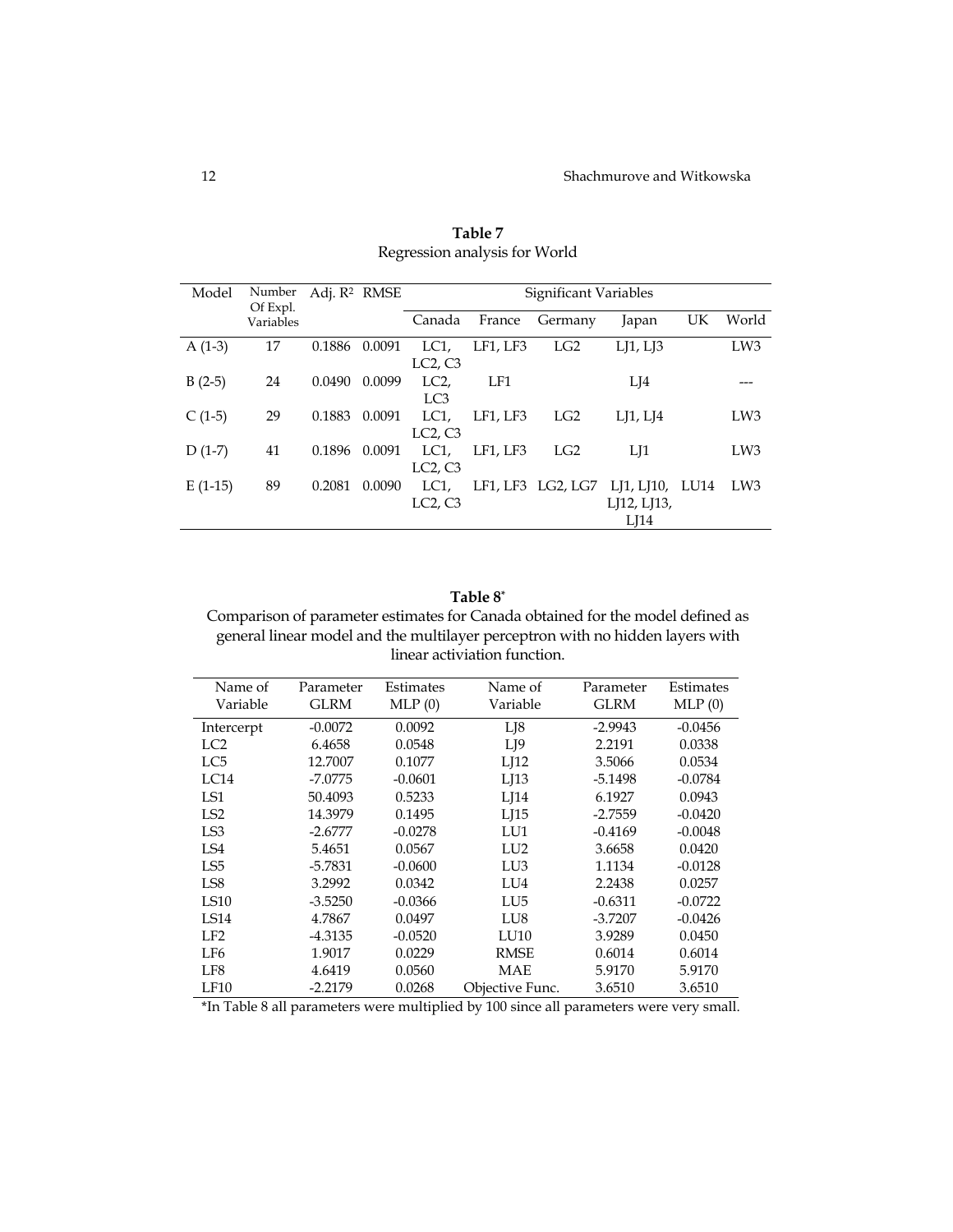#### **5.2 Empirical Results Based On Neural Network Models**

Application of the artificial neural networks, constructed on the basis of model E, for further analysis is the second stage of this investigation. Since it is impossible to introduce all 89 variables into ANN experiments, the input layer contains only the significant, according to the regression analysis, variables. Thus, the set of input variables is different for each country. Two types of ANN models are constructed:

1. The simple neuron (1) with linear activation function GLRM,

$$
ly^{0}(1) = b_{1}^{0} + \sum_{L \in \beta^{0}} b_{L}^{0}ly^{0}(L) + \sum_{L \in \beta^{1}} b_{L}^{1}ly^{1}(L) + ... + \sum_{L \in \beta^{5}} b_{L}^{5}ly^{5}(L)
$$
(8)

where,  $\beta^0$ ,  $\beta^1$ ,...,  $\beta^5$  are the sets of L indices defining significant variables;  $b_1^0$  is the intercept (bias); and  $b<sub>L</sub><sup>j</sup>$  are parameter estimates (j = 0, 1, ..., 5; L = 1, 2, ..., 15).

2. Multilayer perceptron (MLP) with one hidden layer containing two MLP(2) or five MLP(5) units with the logistic activation function for the hidden layer and linear activation function for the output layer. Elements in the hidden layer are estimated on the basis of the following relation:

$$
h_n = f[c_{n1}^0 + \sum_{L \in \beta^0} c_{nL}^0 \tilde{y}^0(L) + \sum_{L \in \beta^1} c_{nL}^1 \tilde{y}^1(L) + \dots + \sum_{L \in \beta^5} c_{nL}^5 \tilde{y}^5(L)] \tag{9}
$$
  
for n = 1, 2 or n = 1,2,...,5,

where, f is the logistic function;  $l\widetilde{y}^j(L)$  is standardised variables  $ly^j(L)$ ;  $c_{n1}^0$  is the intercept - bias of the n-th unit in the hidden layer ( $n=1, 2$  or  $n=1, 2,..., 5$ ); and  $c_{nL}^{j}$  are weights estimated for the n-th unit in the hidden layer standing by L-th variable from the j-the country  $(j = 0, 1, ..., 5; L = 1, 2, ..., 15)$ . *nL*

The output layer consists of one variable  $ly^0(1)$  that is estimated according to the following relation:

$$
ly^{0}(1) = d_{0} + \sum_{n=1}^{H} d_{n} h_{n}
$$
\n(10)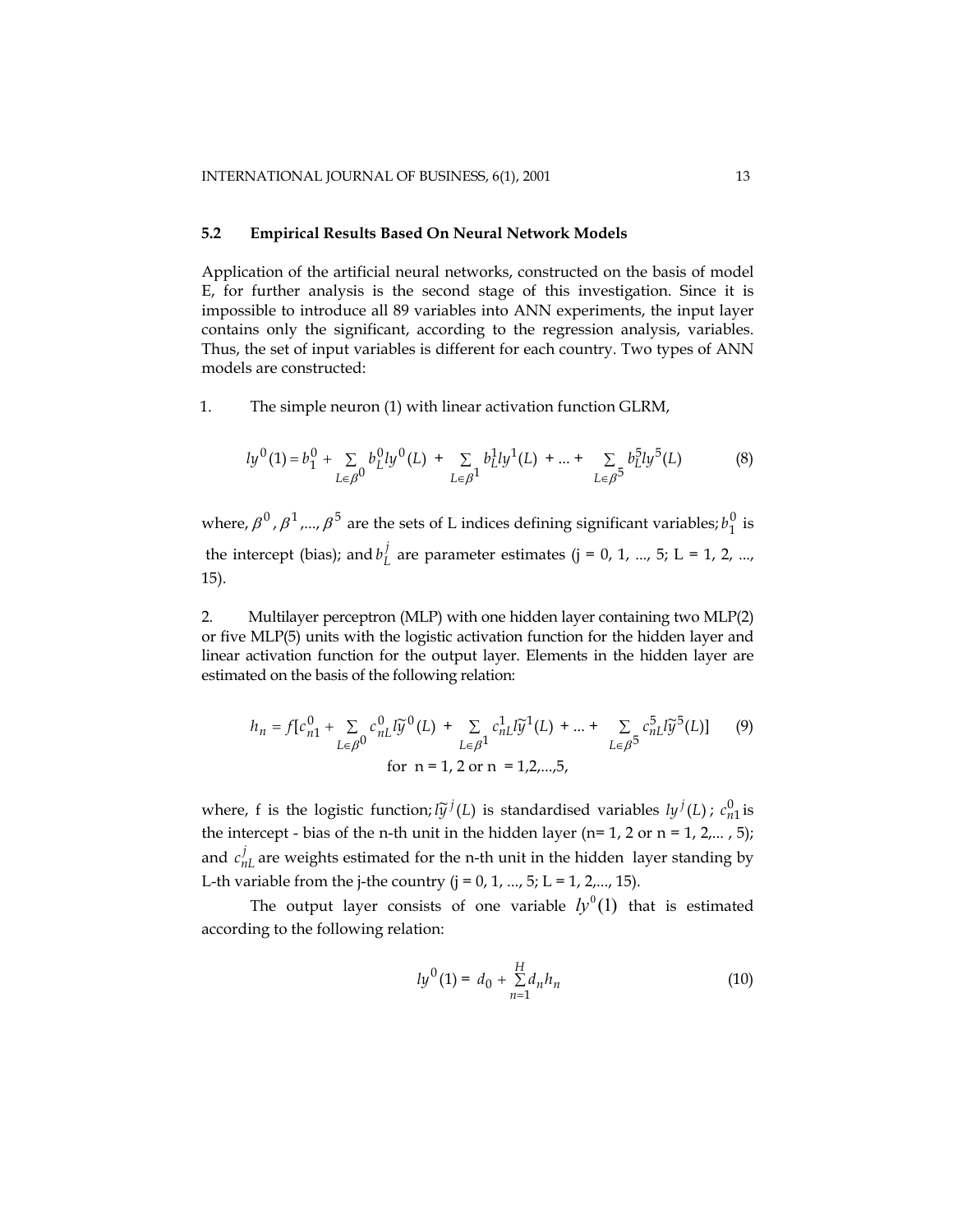where,  $d_0$  is the intercept - bias estimated for the output variable *ly*<sup>0</sup>(1);  $d_n$  are the estimated weights standing by n-th  $(n = 1,..., H)$  unit in the hidden layer; and *H* - number of elements in the hidden layers of the ANN.

The results of the experiments are presented in Tables 9 - 11. Comparing relations (8) and (9), it can be noted that in the GLRM model the variables are original i. e.  $ly^{j}(L)$  while in the MLP model, the variables are standardised, i.e.,  $\partial \tilde{y}^j(L)$ . So even if there are no hidden layers in the MLP model and the activation function in MLP(0) is linear, the parameter estimates differ from the weights estimated for the GLRM model. Such a case is presented in Table 8, which contains parameter estimates for Canada applying the general linear model (GLRM) and perceptron with no hidden layers MLP(0) and linear activation function. The parameter estimates for both models essentially differ while the fitting statistics, RMSE, MAE, and the values of the objective functions, are the same. Also, in order to test the sensitivity of the results, the period of the analysis is broken into different sub-periods. The results for the United States are detailed in Appendix 1.

Tables 10 and 11 present the RMSE, MAE, and objective function statistics based on the regression model, GLRM, MLP(2) and MLP(5). Comparing RMSE estimates for the regression model containing 89 explanatory variables to the one obtained for the GLRM model that contains significant variables only, it can be noticed that both models are not significantly different from one another. The variations of RMSE for the GLRM and MLP models are visible, though the difference among these models is more visible if we compare MAE and values of the objective function criteria. Thus, the multilayer perceptron models with logistic activation functions predict daily stock returns better than traditional OLS and GLRM models.

Furthermore, the multilayer perceptron with five units in the hidden layer better predicts the stock indices for USA, France, Germany, UK and World than the neural network with two hidden elements. This can be seen by examining all the fitness statistics for MLP(5), which are smaller than those for MLP(2). Only MAE estimated for Canada and Japan in the MLP(5) is higher than for MLP(2).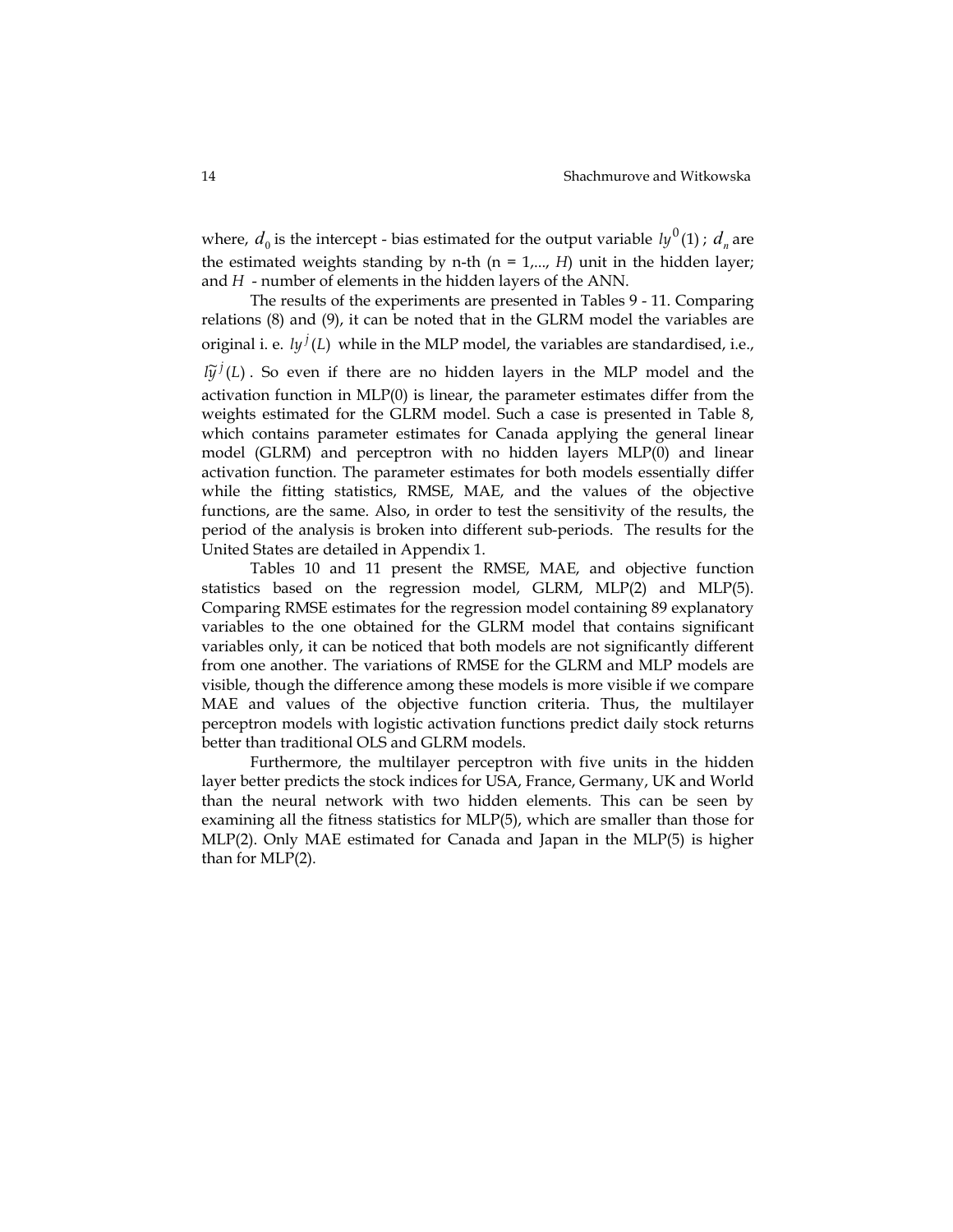# **Table 9**  Comparison of the regression model (with 89 Explanatory Variables) to the General Linear Regression Model (GLRM) (with 14 Explanatory Variables)

|                 |           | Regression Model |           | <b>GLRM</b> Model |
|-----------------|-----------|------------------|-----------|-------------------|
| Variable        | Estimates | t-Statistic      | Estimates | T-Statistic       |
| Intercept       | 0.0001    | 0.4485           | 0.0001    | 0.62              |
| LC1             | 0.4090    | 16.0784          | 0.4220    | 17.45             |
| LC <sub>2</sub> | 0.1254    | 4.4554           | 0.1307    | 5.12              |
| LC <sub>3</sub> | $-0.0773$ | $-2.7422$        | $-0.0813$ | $-3.05$           |
| LW3             | 0.1373    | 2.5867           | 0.0917    | 2.13              |
| LF1             | 0.1060    | 4.4077           | 0.1054    | 5.97              |
| LE2             | 0.0569    | 2.3007           | 0.0370    | 2.19              |
| LG2             | $-0.0474$ | $-2.2434$        | $-0.0483$ | $-2.53$           |
| LG7             | 0.0458    | 2.1643           | 0.0213    | 1.43              |
| LJ1             | $-0.0796$ | $-3.0085$        | $-0.0582$ | $-2.46$           |
| LJ10            | $-0.0651$ | $-2.4413$        | $-0.0027$ | $-0.21$           |
| LJ12            | $-0.0652$ | $-2.4233$        | $-0.0144$ | $-1.08$           |
| LJ13            | 0.1231    | -4.6346          | $-0.0629$ | $-4.48$           |
| LJ14            | 0.0528    | 3.4979           | 0.0516    | 3.85              |
| LU14            | $-0.0539$ | $-2.0314$        | 0.0088    | 0.47              |
| <b>RMSE</b>     | 0.0090    |                  | 0.0091    |                   |

# **Table 10**  Comparison of fitness statistics for the linear regression and general linear regression models

|            |            | Regression model | <b>ANN - GLRM</b>   |             |            |             |        |         |
|------------|------------|------------------|---------------------|-------------|------------|-------------|--------|---------|
| Country    | Num. of    | $R^2$            | Adj. R <sup>2</sup> | <b>RMSE</b> | Num. of    | <b>RMSE</b> | MAE    | Obj. f. |
|            | Estimated  |                  |                     |             | Estimated  |             |        |         |
|            | Parameters |                  |                     |             | Parameters |             |        |         |
| <b>USA</b> | 90         | 0.4722           | 0.4482              | 0.0077      | 12         | 0.0077      | 0.1205 | 0.061   |
| Canada     | 90         | 0.5194           | 0.4975              | 0.0060      | 25         | 0.0060      | 0.0593 | 0.037   |
| France     | 90         | 0.5350           | 0.5138              | 0.0084      | 16         | 0.0084      | 0.0447 | 0.072   |
| Germany    | 90         | 0.4642           | 0.4399              | 0.0101      | 12         | 0.0101      | 0.0762 | 0.103   |
| U.K.       | 90         | 0.4570           | 0.4324              | 0.0086      | 16         | 0.0087      | 0.0717 | 0.072   |
| Japan      | 90         | 0.2347           | 0.1999              | 0.0136      | 14         | 0.0137      | 0.1656 | 0.191   |
| World      | 90         | 0.2425           | 0.2081              | 0.0090      | 15         | 0.0091      | 0.0656 | 0.083   |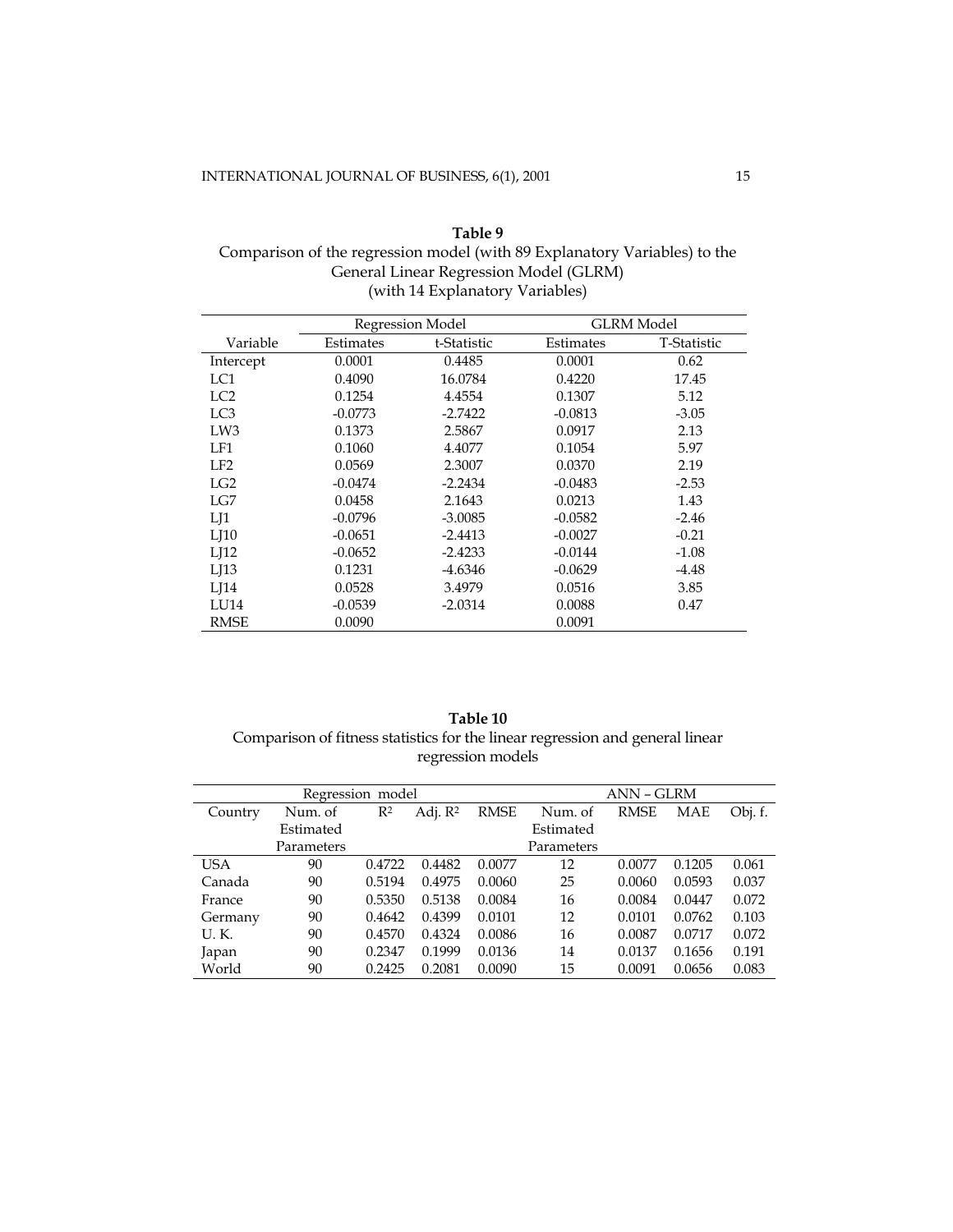| Table 11                                                                       |
|--------------------------------------------------------------------------------|
| Comparison of fitness statistics for multilayer perceptron models with two and |
| five elements in the hidden layer.                                             |

**Table 11** 

|            | $ANN - MLP(2)$ |             |        |            | $ANN - MLP(5)$ |             |        |         |  |  |
|------------|----------------|-------------|--------|------------|----------------|-------------|--------|---------|--|--|
|            | Num. of        | <b>RMSE</b> | MAE    | Obj. f.    | Num. of        | <b>RMSE</b> | MAE    | Obj. f. |  |  |
| Country    | Estimated      |             |        |            | Estimated      |             |        |         |  |  |
|            | Parameters     |             |        | Parameters |                |             |        |         |  |  |
| <b>USA</b> | 27             | 0.0069      | 0.0419 | 0.0478     | 66             | 0.0066      | 0.0407 | 0.044   |  |  |
| Canada     | 53             | 0.0055      | 0.0281 | 0.0307     | 131            | 0.0054      | 0.0287 | 0.028   |  |  |
| France     | 35             | 0.0082      | 0.0390 | 0.0674     | 86             | 0.0080      | 0.0361 | 0.063   |  |  |
| Germany    | 27             | 0.0100      | 0.0681 | 0.1020     | 66             | 0.0093      | 0.0505 | 0.085   |  |  |
| U.K.       | 35             | 0.0083      | 0.0578 | 0.0698     | 86             | 0.0081      | 0.0517 | 0.065   |  |  |
| Japan      | 31             | 0.0133      | 0.1626 | 0.1796     | 76             | 0.0131      | 0.1758 | 0.169   |  |  |
| World      | 33             | 0.0087      | 0.0655 | 0.0762     | 81             | 0.0085      | 0.066  | 0.072   |  |  |
|            |                |             |        |            |                |             |        |         |  |  |

#### **VI. CONCLUSION**

This paper applies ordinary least squares, general linear regression, and artificial neural network models, multi-layer perceptron models, in order to investigate the dynamic interrelations of major world stock markets. The Multi-Layer Perceptron models contain one hidden layer with two and five processing elements and logistic activation. The data base consists of daily stock market indices of the following countries: Canada, France, Germany, Japan, United Kingdom, the United States, and the world excluding US. Based on the criteria of Root Mean Square Error, Maximum Absolute Error, and the value of the objective function, the models are compared to eachother.

It is found that the neural network consisting of multilayer perceptron models with logistic activation functions predict daily stock returns better than the traditional ordinary least squares and general linear regression models. Furthermore, it is found that a multilayer perceptron with five units in the hidden layer better predicts the stock indices for USA, France, Germany, UK and World than a neural network with two hidden elements.

 This paper lends support in favour of using neural network models in the study of finance, in particular in the area of international transmission of returns in stock markets. The returns for applying neural network models are positive. Consequently, the results of this paper favour the increased use of these models by practitioners like Goldman Sachs, Morgan Stanley, and Fidelity Investments. Consequently, the results of this paper favor the increased use of these models by practicioners like Goldman Sachs, Morgan Stanley, and Fidelity Investments as alternative or additional tools for financial analysis.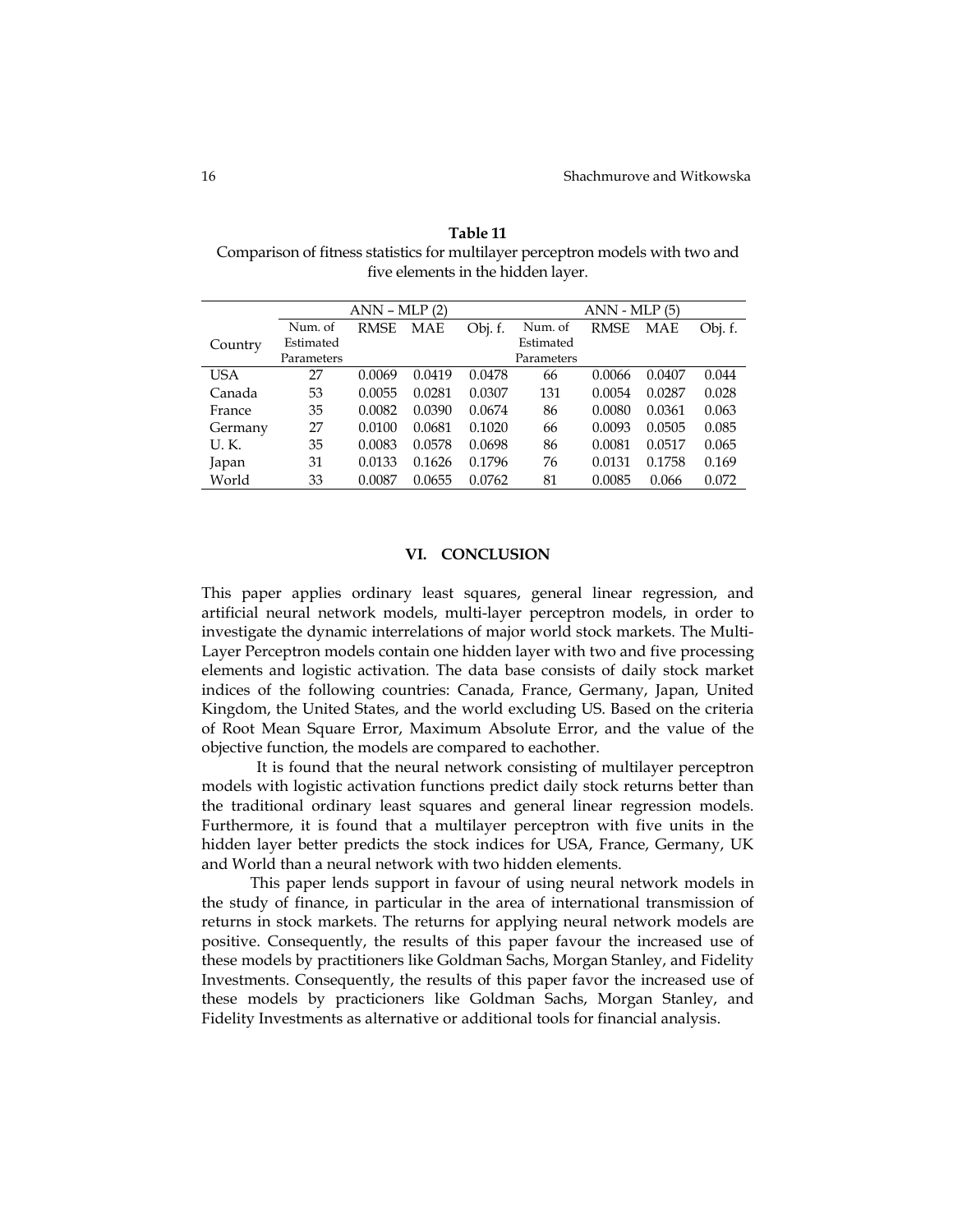### **ACKNOWLEDGMENTS**

We would like to thank Lawrence Klein for many discussions and encouragement on the topics presented in this research and Michael Little from the Social Science Computing Center.

We thank Peter Chow, Stanley Friedlander, Malcolm Galatin, Bill Greenwald, Ed Horn, and Mitchell Kellman for continuous advice and Professor K. C. Chen for his constant encouragement. All errors are due to our own limitations.

The first author gratefully acknowledges the partial financial support provided by the Shweger Fund from the City College of the City University of New York and the hospitality and financial resources of the Center for Analytic Research in Economics and the Social Sciences of the University of Pennsylvania.

# **NOTES**

- 1. Dynamic interrelations among major world stock markets using other statistical models other than neural network have been studied by, among other, Ajayi, Mehdian, and Shachmurove (1991), Birati and Shachmurove (1991A, 1991B, 1992, 1998), Friedman and Shachmurove (1996), Kocagil and Shachmurove (1998), Shachmurove (1996, 1998A, 1998B, 1999, 2000).
- 2. Experimental Alpha releases SAS 6.09, 6.11, 6.12 and 6.13 Systems are used.
- 3. For example, in the US model  $D^*$  the parameter estimate for the trend variable equals 0.0000 and t-statistic equals 0.2587. The insignificance of the T variable (for the USA) can be noticed in Table 2.

# **REFERENCES**

- Ajayi, R. A., S. M. Mehdian, and Yochanan Shachmurove, 1996, "Stock Return Differentials as Predictors of Exchange Rates: An Empirical Investigation," *The Journal of Business and Economic Studies*, Volume 3, Number 1, pp. 45-52.
- Altman, E.I., G. Marco, and F. Varetto, 1994, "Corporate Distress Diagnosis: Comparisons Using Linear Discriminant Analysis and Neural Networks (The Italian Experience)," *Journal of Banking and Finance*, 18(3), May, pp. 505-29.
- Baets, W., and V. Venugopal, 1994, "Neural Networks and Their Applications in Marketing Management," *Cutting Edge*, pp. 16-20.
- Bierens, H.J., 1994, "Comment On Artificial Neural Networks: An Econometric Perspective," *Econometric Reviews*, 13(1).
- Birati, A. and Yochanan Shachmurove, 1991A, "The Effects of Changes in Stock Prices in the Major Industrial Countries During the Gulf Crisis," *Quarterly*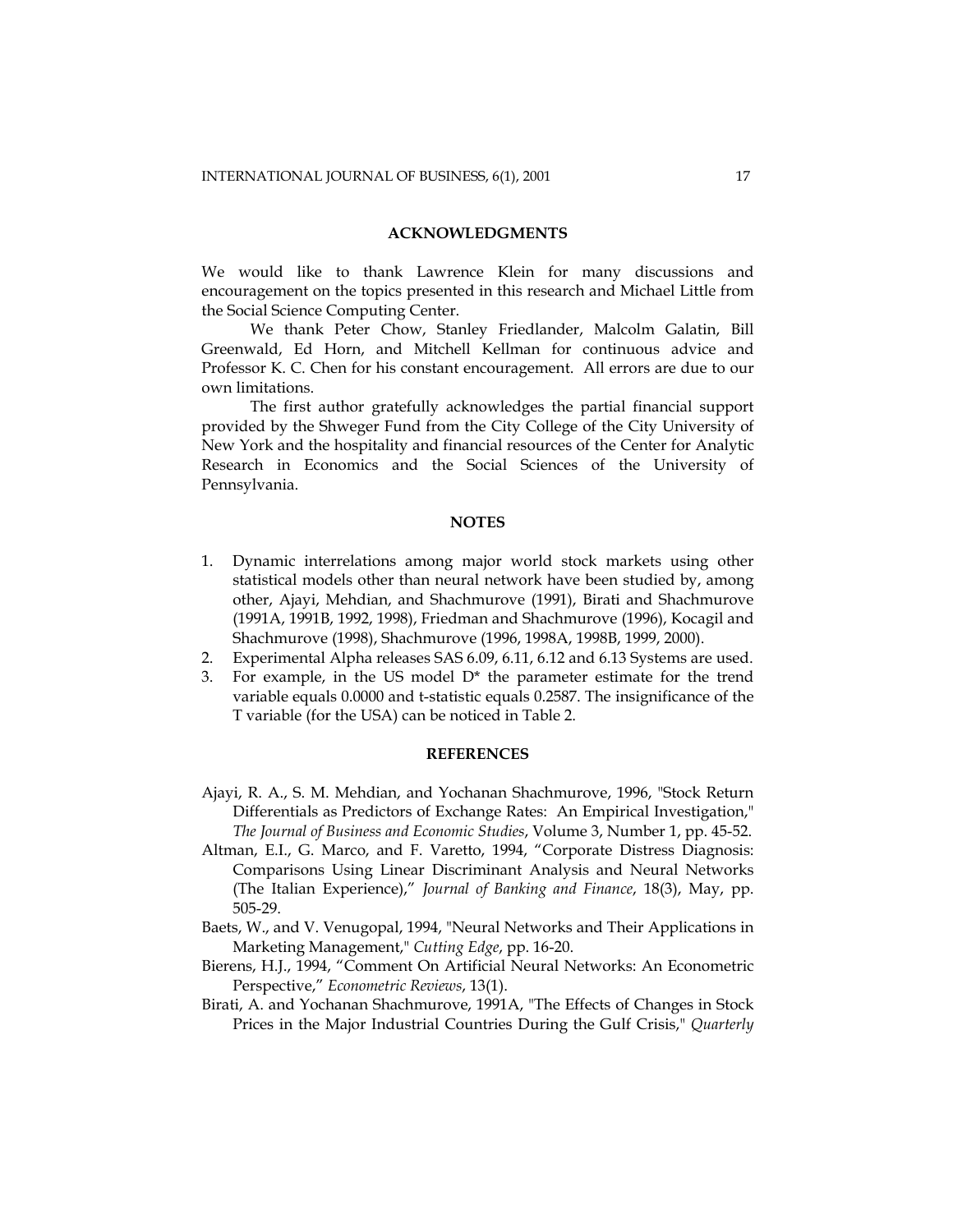*Banking Review*, Volume XXX, Number 117, September, pp. 85-100.

- Birati, A. and Yochanan Shachmurove, 1991B, "The Process of Adjustment Between Price and Exchange Rates-Israel 1977-1986," *Quarterly Banking Review*, Volume XXIX, Number 115, April, pp. 43-54.
- Birati, A. and Yochanan Shachmurove, 1992, "International Stock Price Movements Before and During the Gulf Crisis," *Atlantic Economic Society: Best Papers Proceedings*, Volume 2, Number 2, July, pp. 42-47.
- Birati, A. and Yochanan Shachmurove, 1993, "The Linkage Among Stock Markets in Selected Western Countries and Israel Before and During the Gulf Crisis," *Quarterly Banking Review*, Volume XXXI, Number 123, March, pp. 82-98.
- Caporaletti, L.E., R.E. Dorsey, J.D. Johnson, and W.A. Powell, 1994, "A Decision Support System for In-Sample Simultaneous Equation System Forecasting Using Artificial Neural Systems," *Decision Support Systems*, 11, pp. 481-495.
- Cheh, John J; Randy S. Weinberg; and Ken C. Yook, 1999, "An Application of an Artificial Neural Network Investment System to Predict Takeover Targets," *Journal of Applied Business Research*, Volume 15 (4), Fall, pp. 33-45.
- Cogger, Kenneth O; Paul D. Koch, and, Diane M. Lander, 1997, "A Neural Network Approach to Forecasting Volatile International Equity Markets," in *Advances in Financial Economics*, Volume 3, Hirschey, Mark Marr, M. Wayne, eds., Greenwich, Conn. and London: JAI Press. pp. 117-57.
- Connor, J.T., R.D. Martin, and L.E. Atlas, 1994, "Recurrent Neural Networks and Robust Time Series Prediction," *IEEE Transaction of Neural Networks*, Volume 2(2), pp. 240-254.
- Consten, H. and C. May, 1996,"Artificial Neural Networks for Supporting Production Planning and Control," *Technovation*, February.
- Cooper, John C B., 1999, "Artificial Neural Networks versus Multivariate Statistics: An Application from Economics," *Journal of Applied Statistics*, Volume 26 (8), December, pp. 909-21.
- Eun, Cheol S. and Sangdal Shim, 1989, "International Transmission of Stock Market Movements," *Journal of Financial and Quantitative Analysis*, Volume 24, Number 2, June, pp. 241-256.
- Friedman, J. and Yochanan Shachmurove, 1996, "International Transmission of Innovations Among European Community Stock Markets," in *Research in International Business and Finance*, edited by John Doukas, Volume 13, JAI Press, Greenwich, CT, pp. 35-64.
- Friedman, J., and Yochanan Shachmurove, 1997, "Co-Movements of Major European Community Stock Markets: A Vector Autoregression Analysis," *Global Finance Journal*, Volume 8(2), Fall/Winter, pp. 257-277.
- Garcia, Rene; and Ramazan Gencay, 2000, "Pricing and Hedging Derivative Securities with Neural Networks and a Homogeneity Hint," *Journal of Econometrics*, Volume 94 (1-2), January-February, pp. 93-115.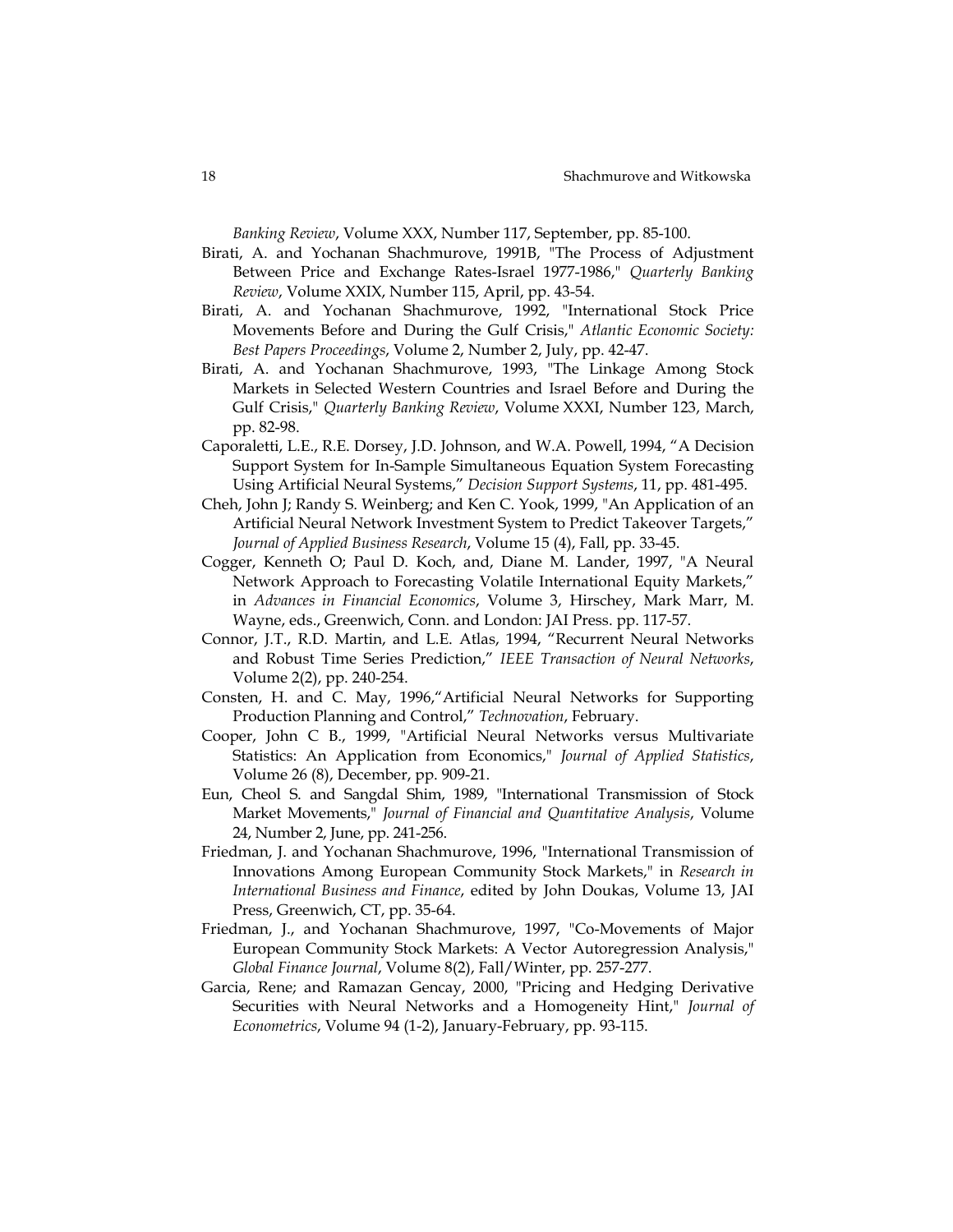- Granger, C.W.J., 1991, "Developments in the Nonlinear Analysis of Economic Series," *Scandinavian Journal of Economics*, Volume 93(2), pp. 263-76.
- Grudnitski, G. and L. Osburn, 1993, "Forecasting S&P and Gold Futures Prices: An Application of Neural Networks," *Journal of Futures Markets*, Volume 13(6), September, pp. 631-43.
- Hamm, Lonnie; Brorsen B. Wade, 2000, "Trading Futures Markets Based on Signals from a Neural Network," *Applied Economics Letters*, Volume 7 (2), February, pp. 137-40.
- Hawley, D.D., J.D. Johnson, and D. Raina, 1990, "Artificial Neural Systems: A New Tool for Financial Decision-Making," *Financial Analysis Journal*, Nov/Dec, pp. 63-72.
- Hertz, J., A. Krogh, and R.G. Palmer, 1991, *Introduction to the Theory of Neural Computation*, Redwood City: Addison Wesley.
- Hinton, G.E., 1992, "How Neural Networks Learn from Experience," *Scientific American*, 267, September, pp. 144-151.
- Hoptroff, R.G., 1993, "The Principles and Practice of Time Series Forecasting and Business Modelling Using Neural Nets," *Neural Computing and Applications*, 1, pp. 59-66.
- Hu, Michael Y; and Christos Tsoukalas, 1999, "Combining Conditional Volatility Forecasts Using Neural Networks: An Application to the EMS Exchange Rates," *Journal of International Financial Markets, Institutions & Money*, Volume 9 (4), August, pp. 407-22.
- Kaastra, I. and M.S. Boyd, 1995, "Forecasting Futures Trading Volume Using Neural Networks," *Journal of Futures Markets*, 15(8), December, pp 953-70.
- Kocagil, Ahmeth and Yochanan Shachmurove, 1998, "Return-Volume Dynamics in Futures Markets," *The Journal of Futures Markets*, Volume 18, Number 4, June, pp. 399-426.
- Kuan, C.M. and H. White, 1994, "Artificial Neural Networks: An Econometric Perspective," *Econometric Views*, 13(1), pp. 1-91.
- Kuo, C. and A.Reitsch, 1995-96, "Neural Networks vs. Conventional Methods of Forecasting," *The Journal of Business Forecasting*, Winter, pp. 17-22.
- Lewbel, A., 1994, "Comment On Artificial Neural Networks: An Econometric Perspective," *Econometric Reviews*, 13(1).
- Li, E.Y., 1994, "Artificial Neural Networks and Their Business Applications," *Information and Management*, November.
- Moshiri, Saeed, Norman E. Cameron, and David Scuse, 1999, "Static, Dynamic, and Hybrid Neural Networks in Forecasting Inflation," *Computational Economics*, Volume 14 (3), December, pp. 219-35.
- Ormerod, P., J.C. Taylor, and T. Walker, 1991, "Neural Networks in Economics," in *Money and Financial Markets*, Taylor, M.P., ed., Cambridge, Mass. and Oxford: Blackwell, pp. 341-53.
- Ripley, B.D., 1993, "Statistical Aspects of Neural Networks," in *Networks and*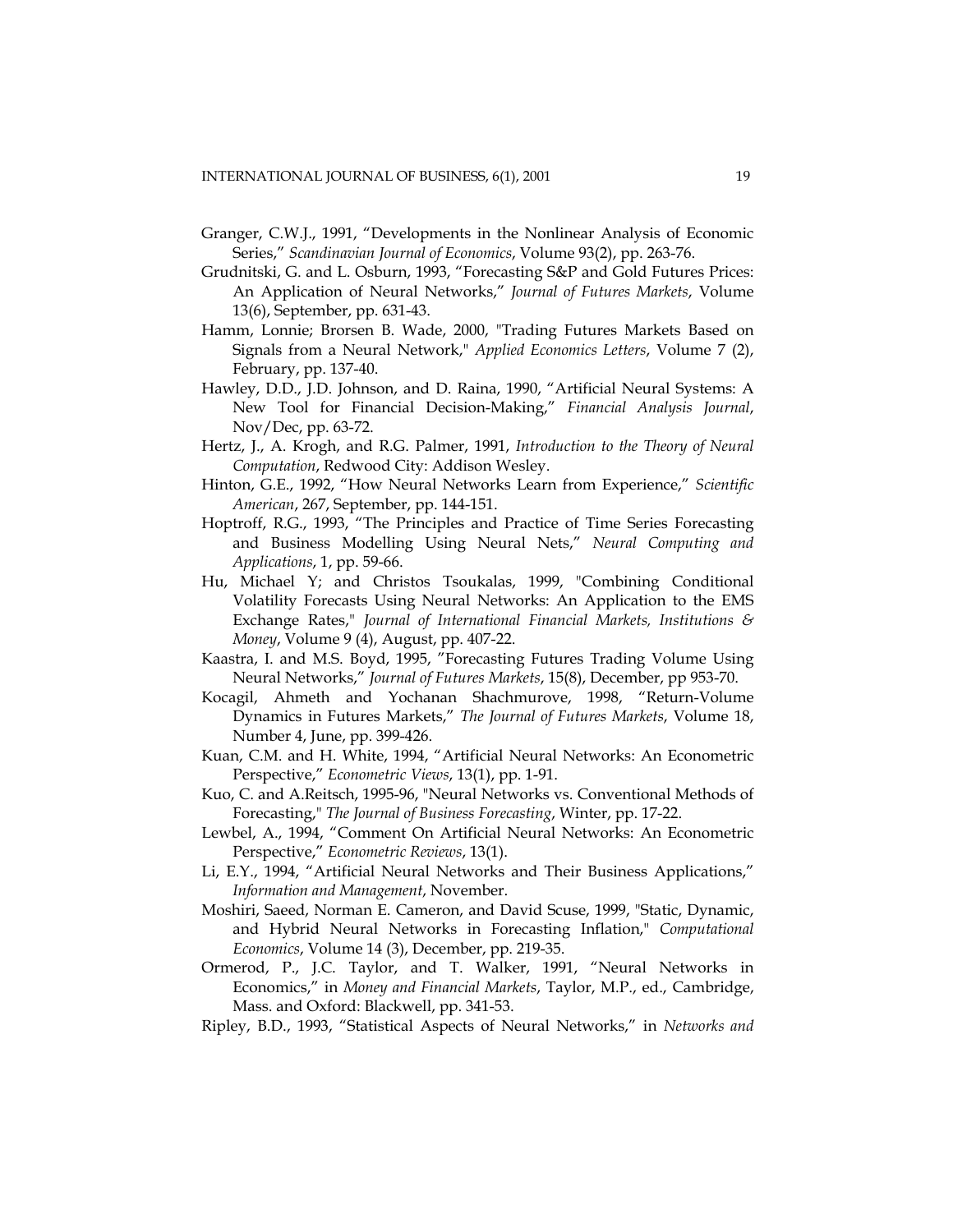*Chaos: Statistical and Probabilistic Aspects*, Barndorff-Nielsen, O.E., J.L. Jensen, and W.S. Kendall eds., London: Chapman Hall.

- Rummelhart, D. and J. McClellend, 1986, *Parallel Distributed Processing*, MIT Press: Cambridge.
- Sarle, W.S., 1994, "Neural Networks and Statistical Models," *Proceedings of the Nineteenth Annula SAS Users Group International Conference*, Cary, NC: SAS Institute, April, pp. 1538-1550.
- Shachmurove, Yochanan, 1996, "Dynamic Linkages Among Latin American and Other Major World Stock Markets," *Research in International Business and Finance: International Stock Market Interactions and Financial Issues in Emerging Markets*, John Doukas and Larry Lang eds., Volume 13, Lead Article, JAI Press Inc., pp. 3-34.
- Shachmurove, Yochanan, 1998A, "Portfolio Analysis of South American Stock Markets," *Applied Financial Economics*, Volume 8, pp. 315-327.
- Shachmurove, Yochanan, 1998B, "Potential Gains From International Diversification Across Latin American Stock Markets" in *Emerging Markets Finance and Investments*, and Choi and Doukas (editors), Quorum Books, Greenwood Publishing Group, pp. 297-315.
- Shachmurove, Yochanan, 1999, "The Premium in Black Dollar Foreign Exchange Markets: Evidence From Developing Economies," *Journal of Policy Modeling*, Volume 21, Number 1, January, Lead Article, pp. 1-39.
- Shachmurove, Yochanan, 2000, "Portfolio Analysis of Major Eastern European Stock Markets," *International Journal of Business*, Volume 5, Number 2, fall, Lead Article, pp. 1-28.
- Shtub, Avraham, and Ronen Versano, 1999, "Estimating the Cost of Steel Pipe Bending, a Comparison between Neural Networks and Regression Analysis," *International Journal of Production Economics*, Volume 62 (3), September, pp. 201-07.
- Sohl, Jeffrey E., and A.R. Venkatachalam, 1995, "A Neural Network Approach to Forecasting Model Selection," *Information & Management*, 29, pp. 297-303.
- Terna, Pietro. 1997, "Neural Network for Economic and Financial Modelling: Summing Up Ideas Emerging from Agent Based Simulation and Introducing an Artificial Laboratory," in *Cognitive Economics*, Viale, Riccardo, ed., LaSCoMES Series, Volume. 1, Torino: La Rosa, pp 271-309.
- Tours, S., L. Rabelo, and T. Velasco, 1993, "Artificial Neural Networks for Flexible Manufacturing System Scheduling," *Computer and Industrial Engineering*, September.
- Trippi, R.R., D. DeSieno, 1992, "Trading Equity Index Futures with a Neural Network," *Journal of Portfolio Management*, 19(1), Fall, pp. 27-33.
- Wasserman, P.D., 1989, *Neural Computing: Theory and Practice*, Van Nostrand Reinhold: New York.
- Weiss, S,M. and C.A. Kulikowski, 1991, *Computer Systems that Learn*, San Mateo: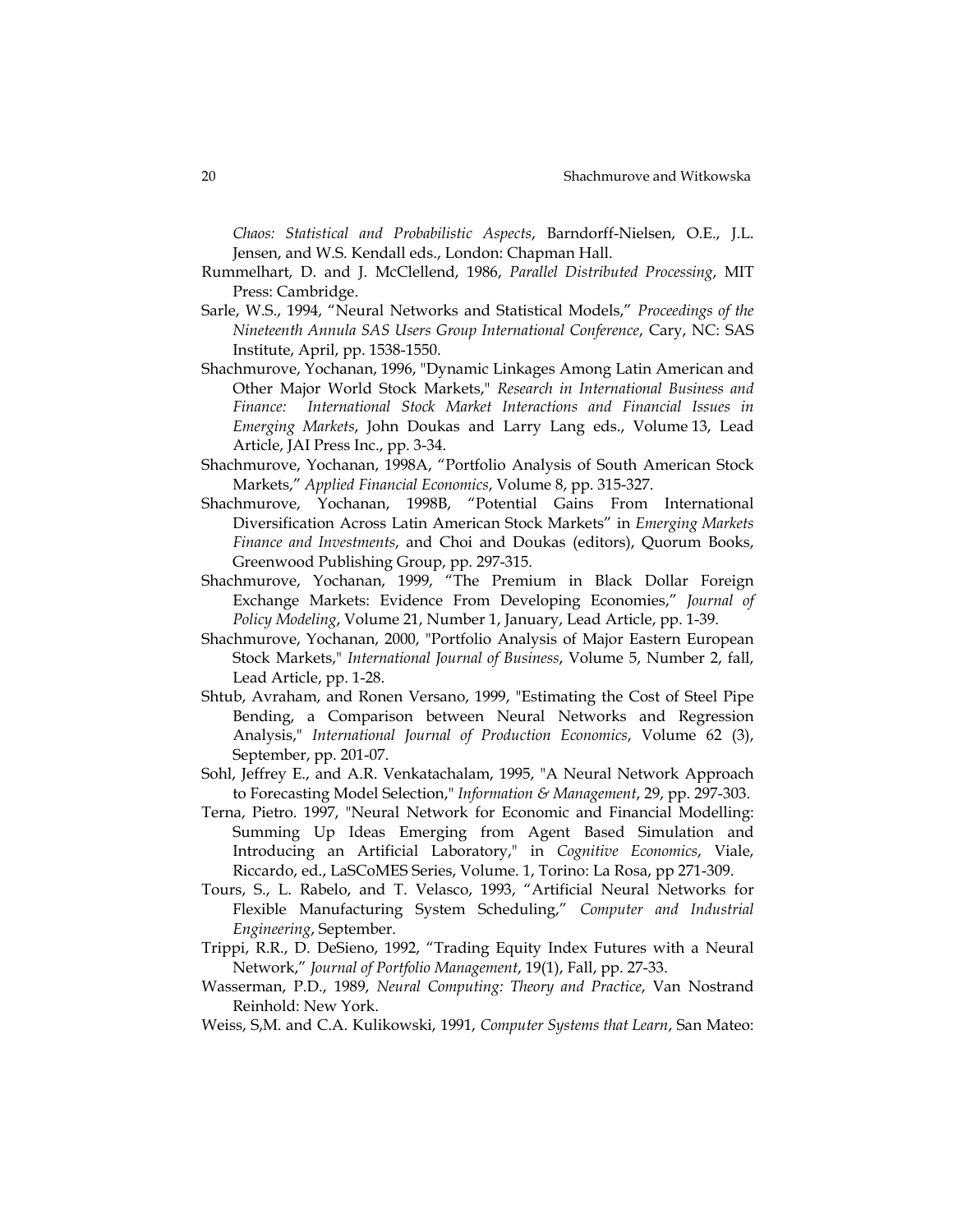Morgan Kaufmann.

- White, H., 1992, *Artificial Neural Networks: Approximation and Learning Theory*, Oxford: Blackwell.
- White, H., 1996, "Option Pricing in Modern Finance Theory and the Relevance of Artificial Neural Networks," *Discussion Paper*, Econometrics Workshop, March.
- White, H., 1998, "Economic Prediction Using Neural Networks: The Case of IBM Daily Stock Returns," *Proceedings of the IEEE International Conference of Neural Networks*, July, II451-II458.
- Witkowska, D., 1995, "Neural Networks as a Forecasting Instrument for the Polish Stock Exchange," *International Advances in Economic Research*, 1(3), August, pp. 232-241.
- Yoon, Y. and G. Swales, 1997, "Predicting Stock Price Performance," *Proceeding of the 24th Hawaii International Conference on System Sciences*, 4, pp. 156-162.

#### **APPENDIX 1**

Based on plotting the data, a few sub-periods are considered. The three following models are tested for the sub-periods:

## **Model 1**

lusa(1)= f[lcan(1), lcan(2), lfra(1), lfra(2), lger(1), lger(2), ljap(1), ljap(2), luk(1),  $\text{luk}(2)$ , In  $\text{lusa}(2)$ ,  $\text{lusa}(3)$ ]

where f is linear; lusa(1)=  $l\psi^{j}(L)$  for the USA, L = 1 from relation (7) as follows:

$$
ly^j(L) = \log[y^j(L)] - \log[y^j(L-1)]
$$
, for  $j = 0, 1, ..., 6$ ;  $L = 1, 2, 3$  (7)

where j is the index of each country (USA, Canada, France, Germany, UK or Japan) or "world" (i. e. world without USA); L is the lag index;  $y^{j}(L)$  is daily stock returns in j-th country lagged by L periods.

#### **Model 2**

 $lusa(1)= f[lcan(1), lcan(2), lfra(1), lfra(2), lger(1), lger(2), ljan(1), lian(2), luk(1),$ luk(2)], where f is linear activation.